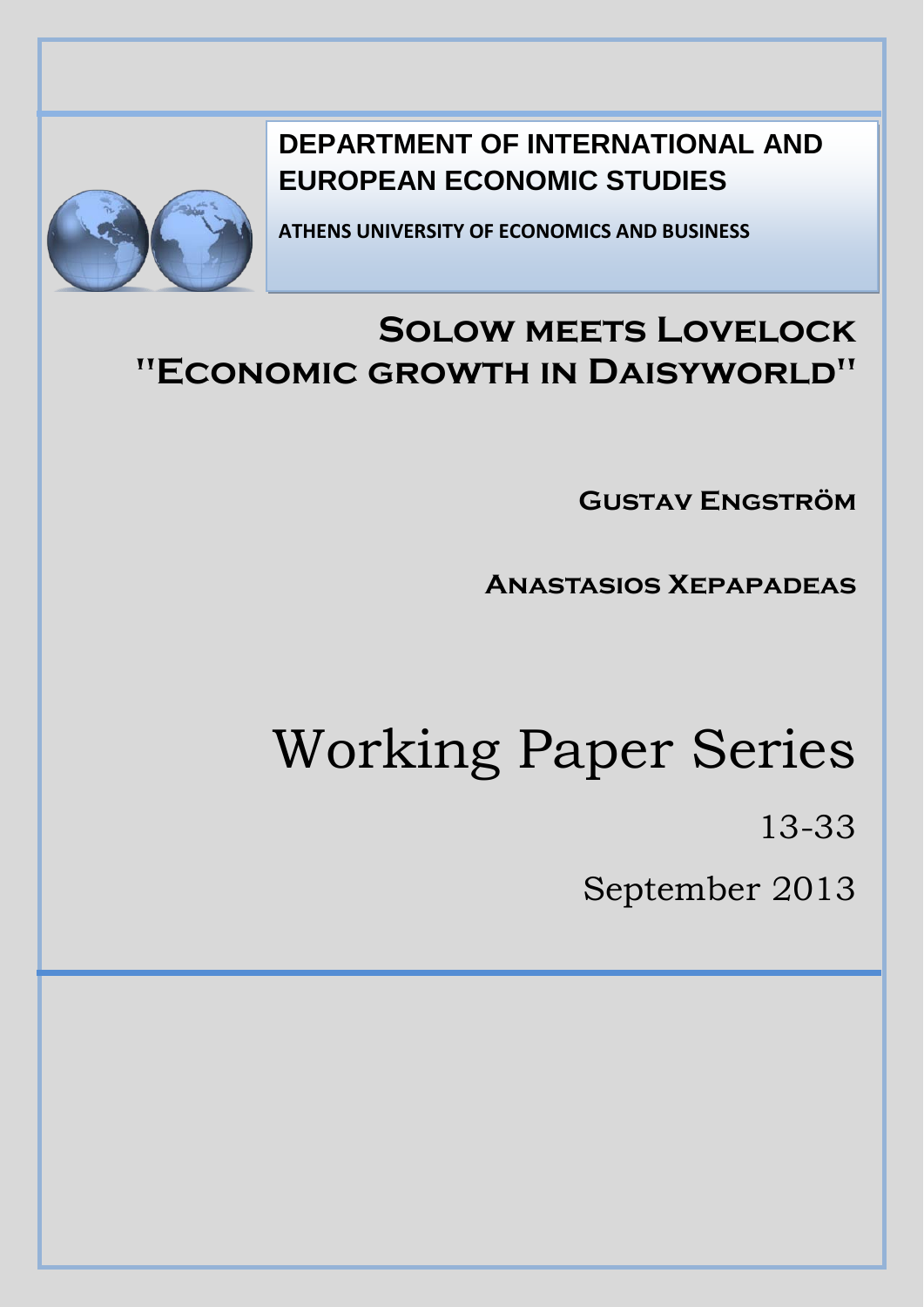# Solow meets Lovelock "Economic growth in Daisyworld"

Gustav Engström<sup>\*</sup> and Anastasios Xepapadeas<sup>†</sup>

May 23, 2013

### 1 Introduction

This paper presents the first, to our knowledge, dynamic equilibrium model of a coupled biota-climate system integrated with an economic growth model at the global scale. It introduces this coupled system to aspects of resilience theory, which may be new to both economists working on climate-economy models as well as natural scientists working on models of climate and ecosystems. In particular, we show how the resilience of the coupled system is affected by perturbations within both the human and natural system. Before proceeding further, we believe that this paper is best motivated, by providing a short historical background of model foundations and discussing the role played by the biota in climate regulation at the outset.

The idea of Earth as an intertwined system where the biosphere, and its constituents, acts as a regulatory environment, having a stabilizing effect on the climate, was originally proposed as the Gaia Hypothesis by James Lovelock (Lovelock, 1972) and later formalized in detail in a series of papers by Lovelock and Margulis (1974a,b); Margulis and Lovelock (1974). The Gaia hypothesis embraced the notion that Earth's living and nonliving components constitute a set of interactive feedback processes, reflecting a whole system, having properties and displaying phenomena not likely to be revealed by the study of each subsystem by itself. Lovelock and Margulis suggested that through the interactions between these processes the biota made the physical environment more fit for life, a clear departure from earlier scientific ideas (Schneider, 2001). A starting point for the hypothesis was the recognition that the atmospheric composition of earth was profoundly anomalous to the expected atmosphere of a typical planet interpolated between Mars

<sup>∗</sup>Beijer Institute of Ecological Economics, Royal Swedish Academy of Sciences, Sweden and Department of Economics, Stockholm University, Stockholm, Sweden, e-mail: gustav.engstrom@beijer.kva.se.

<sup>†</sup>Athens University of Economics and Business, Department of International and European Economic Studies, Greece and Beijer Fellow.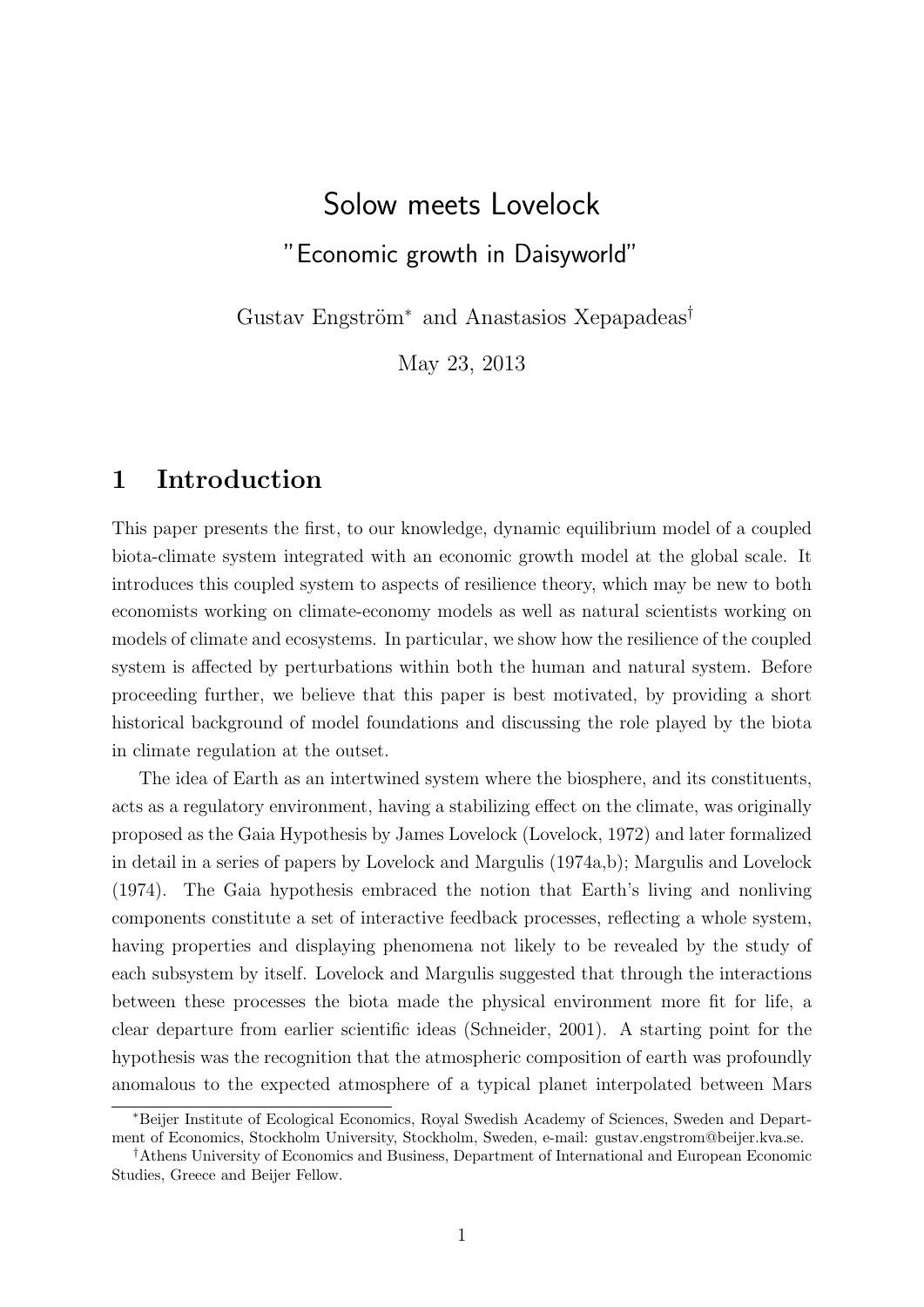and Venus. In particular, the simultaneous presence of carbon dioxide and methane at the present levels violated the equilibrium laws of chemistry, which differed vastly from the near equilibrium conditions of Mars or Venus (Lovelock and Margulis, 1974a). Geological records further showed that this perturbed state had also been stable over a very long period of time. Likewise, Earth's average surface temperature had also remained fairly stable although the amount of incoming solar radiation had increased vastly since the origins of life.<sup>1</sup> Altogether, this lead Lovelock and Margulis to propose the Gaia hypothesis of "atmospheric homeostasis by and for the biosphere", adding that both the oxidation state and the acidity of the Earth's surface are anomalous, compared with our planetary neighbors, and can therefore be tolerated by life (Lenton, 1998).<sup>2</sup>

The Gaia hypothesis has raised much debate in the scientific community and has given rise to two American Geophysical Union Chapman Conferences addressing the topic (Kerr, 1988; Kump, 2009). The critic of the Gaia hypothesis has been for example, that planetary self-regulation would require foresight or planning on part of unconscious organisms (Doolittle, 1981; Dawkins, 1983) or that the hypothesis would be difficult or perhaps impossible to test (Kirchner, 1989). In order to address some this critic, while still avoiding the immense complexity of real earth system dynamics where the role of the biosphere was poorly understood, Lovelock constructed a simple parable model of Earth he called the Daisyworld (Lovelock, 1983; Watson and Lovelock, 1983). The purpose of Daisyworld was to demonstrate how planetary self-regulation could emerge automatically from physically realistic feedback mechanisms between life and its environment in order to show how environmental regulation could arise within a simple Earth like model (Wood et al., 2008).

Since its birth the Daisyworld model has given rise to a slew of papers which have tested its assumptions and explored its self regulating properties using e.g. alternative population models (Maddock, 1991), enhanced biodiversity (Harding and Lovelock, 1996), adaptation and competition for resources (Stöcker, 1995; Robertson and Robinson, 1998; Lenton and Lovelock, 2000; Staley, 2002), different seeding strategies (Seto and Akagi, 2005), spatial extensions (Von Bloh et al., 1997; Adams et al., 2003; Ackland et al., 2003), hydrological modeling (Baldocchi et al., 2004; Salazar and Poveda, 2009), maximum entropy production (Pujol, 2002; Ackland, 2004; Dyke, 2008), food-web dynamics (Harding, 1999; Bagdassarian et al., 2007), chaotic dynamics (Zeng et al., 1990a,b; Jascourt and Raymond, 1992) and much more. A recent review of the literature on Daisyworld can be

<sup>1</sup>Some geochemists have asserted that there is no need to invoke life to explain the maintenance of habitable conditions on Earth (Lenton, 1998). For example, they argue that abiotic, purely geochemical and geophysical feedbacks are enough to maintain a favourable climate, offering silicate-weathering negative feedback (Walker et al., 1981).

<sup>2</sup>Stephan H. Schneider has collected a series of a articles on Gaia containing critical discussion among scientists from various disciplines in (Schneider and Boston, 1992; Schneider et al., 2004). Homeostasis refers to the property of a system to regulate its internal environment maintaining a constant state when subject to external forcing.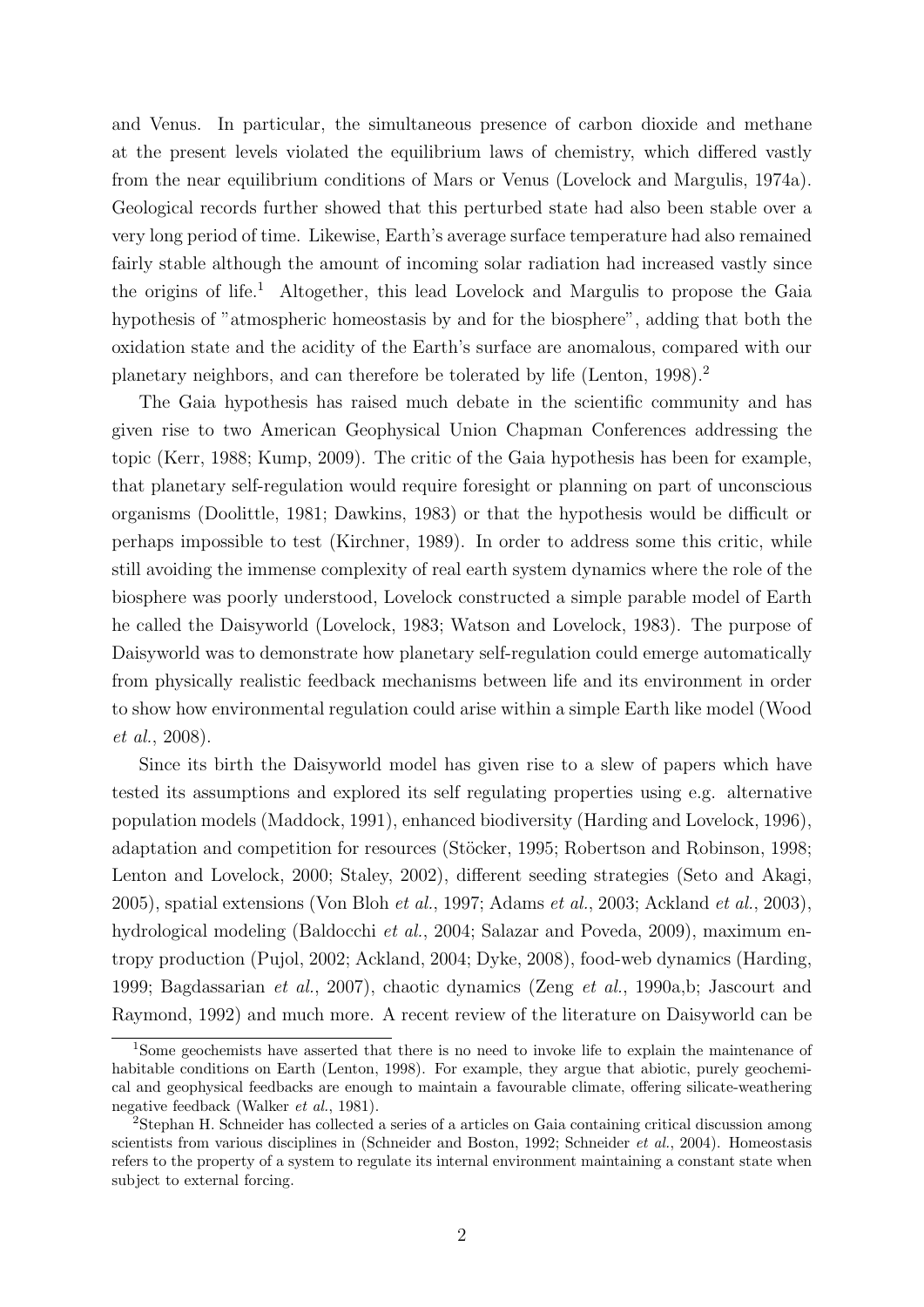found in Wood et al. (2008). Although, there has also been contradictory papers showing how life could also possibly act to destroy regulation (Keeling, 1992), the basic homeostatic property has still proven to be remarkably resistant to many kinds of alternative engineering attempts which shows that environmental regulation can arise under minimal assumptions (McDonald-Gibson et al., 2008). Perhaps due to its simplicity, the model has also become widely used in teaching see e.g. Hartmann (1994); Ford (1999); Kump et al. (1999); McGuffie and Henderson-Sellers (2005); Pierrehumbert (2008).

In this paper we will extend the Daisyworld model in a completely novel direction by populating the planet with humans.<sup>3</sup> Surprisingly, despite all evidence of anthropogenic activities influencing the Earth system, this has previously not yet been explored in the Daisyworld literature. We will set the stage in the late anthropocene where human development on Daisyworld has just passed through an industrial revolution much like the one that took place on Earth at the beginning of the  $19<sup>th</sup>$  century.<sup>4</sup> The influence of human development on the biosphere of the Daisyworld can thus be characterized using the theory of economic growth. We will use one of the most predominant and well known models of economic growth namely the Solow growth model (Solow, 1956). The Solow model has become the workhorse model of macroeconomics and it is probably safe to say that this model is currently taught to all undergraduate students of economics across the globe.<sup>5</sup> The model is remarkably simplistic, it cuts through many real world complications concerning for example individual tastes, abilities, incomes as well as sectoral varieties and multi-level social interactions. It consists of a single economic sector in a simple one-good economy, where little reference is made to individual decision making. Despite its simplicity the Solow model has still succeeded well in explaining several stylized facts of growth that has been observed over time in modern industrialized economies.<sup>6</sup>

We will connect the biosphere of Daisyworld to the Solow model following the tradition of many integrated assessment models (IAMs) of climate change see e.g. Nordhaus (1992).<sup>7</sup> Carbon dioxide emissions arising from production in the Solow economy are thus assumed to accumulate into the atmosphere, hence altering the energy balance of the planet. This results in changes in average planetary temperature which carries a feedback into the economy in terms of damages to aggregate production.<sup>8</sup> Using this

<sup>&</sup>lt;sup>3</sup>Several possible model formulations of Daisyworld exists in the literature. We have chosen to extend the version analyzed by Weber (2001) as this paper provides a complete analytical solution of the model and hence serves us well as a baseline model.

<sup>&</sup>lt;sup>4</sup>The Solow growth model we will be using here was designed to fit the behavior of economies that had passed through the industrial revolution (Lucas, 2002).

<sup>&</sup>lt;sup>5</sup>See for example Robert J. Barro and Xavier Sala-i-Martin (2003) for a graduate level textbook or Jones (1998) undergraduate level.

 $6$ See (Jones, 1998) Chapter 2.

<sup>&</sup>lt;sup>7</sup>See (Stanton *et al.*, 2009) for a recent review of popular IAMs in the literature.

<sup>8</sup>Although, we believe this to be the most straightforward method of integration many alternative connections could have been explored. As an example one could consider harvesting strategies of daisies analogous to harvesting in fishery models see e.g. Clark (1976) or let humans compete for space on the planet having a different albedo. This goes beyond the scope of this article and is left for future research.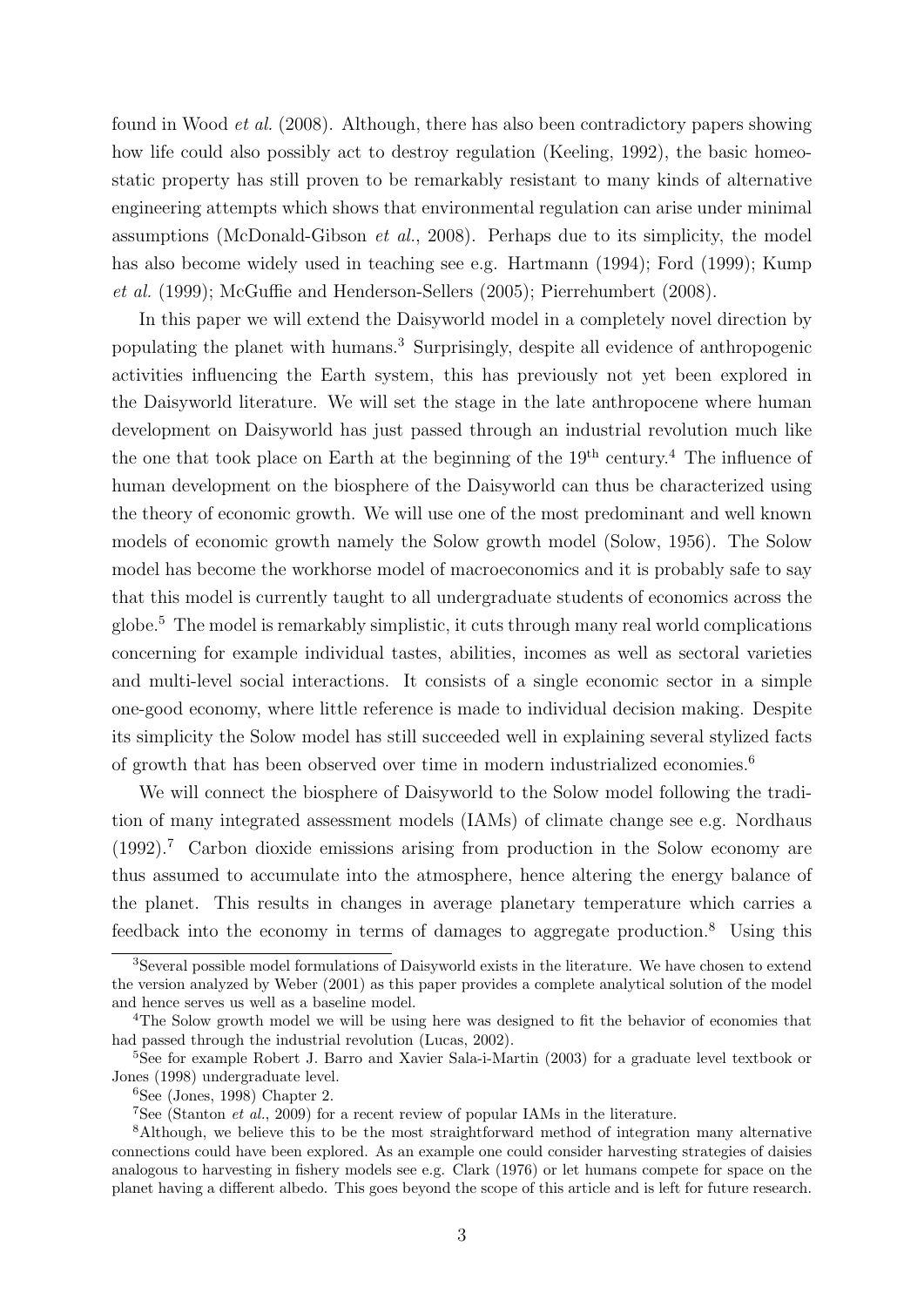setup, we proceed by following the typical equilibrium analysis that has become common practice in the Daisyworld literature. The homeostatic properties of the model are thus explored by considering perturbations in the amount of incoming solar radiation (solar lumonosity).<sup>9</sup> Understanding the response of the climate system to changes in solar lumonosity has recieved much attention in the climate literature. In particular, Lovelock recognized that the Sun is thought to have warmed by about 25% since the origin of life on Earth over 3.8 billion years ago, an increase which should have raised temperature by a much larger amount than the current prevailing conditions (Lenton, 2002), something which is not captured in simple energy balance models. Likewise, we explore the affect of policy parameters such as saving and in particular the emission control rate. An immediate finding is that the resilience of the system to perturbations is reduced when humans inhabit Daisyworld.<sup>10</sup> To be more precise, in our coupled Solow-Daisyworld model, the current value of solar luminosity lies closer to a specific point, where further increases in solar luminosity would cause a shift to a basin of attraction where both the black and white daisies become extinct resulting in an approximate doubling of global average temperature. Such shifts are commonly observed in many ecological systems characterized by multiple basins of attractions (Scheffer et al., 2001). Similar to the original model the shift would also be followed by a hysteresis effect implying that after the bifurcation has occurred, large reductions in solar luminosity are needed in order to restore the model to its original state. We also explore issues concerning the balanced growth path. In particular how assumptions concerning exogenous growth affects our coupled Solow-Daisyworld model.

So what can we learn from studying economic growth in this parable world? In particular, quantitative researchers might feel frustrated that the two daisies lack effective counterparts to the real world. However, despite the fact that the model cannot be properly quantified, the skeptical economist might still recognize that this highly stylized Earth system model has survived almost three decades of scrutiny by many very prominent natural scientists, and it still remains on of the most recognized workhorse models where no other alternative model, similar in size, seems to be getting as much attention (Schneider et al., 2004; Wood et al., 2008). Further, human dependence on the biosphere today goes unrepresented in most IAMs of climate change. To our knowledge, only the IMAGE model (MNP, 2006) has included elements of the biosphere.<sup>11</sup> However, the IM-AGE model is very large and complex making it very difficult for any single person to gain a thorough understanding of its dynamics. As was explicitly recognized in the 2001 report from the Intergovernmental Panel on Climate Change (Houghton et al., 2001), simple and complex models play complementary roles in the science of climate change.

<sup>&</sup>lt;sup>9</sup>Here a homeostasic equilibrium refers to an equilibrium temperature which is hardly sensitive to variations in the solar luminosity over a large range of values.

<sup>&</sup>lt;sup>10</sup>Here the term resilience follows the definition of Holling  $(1973)$ .

 $11\,\text{By}$  biosphere we mean the global sum of all ecosystems.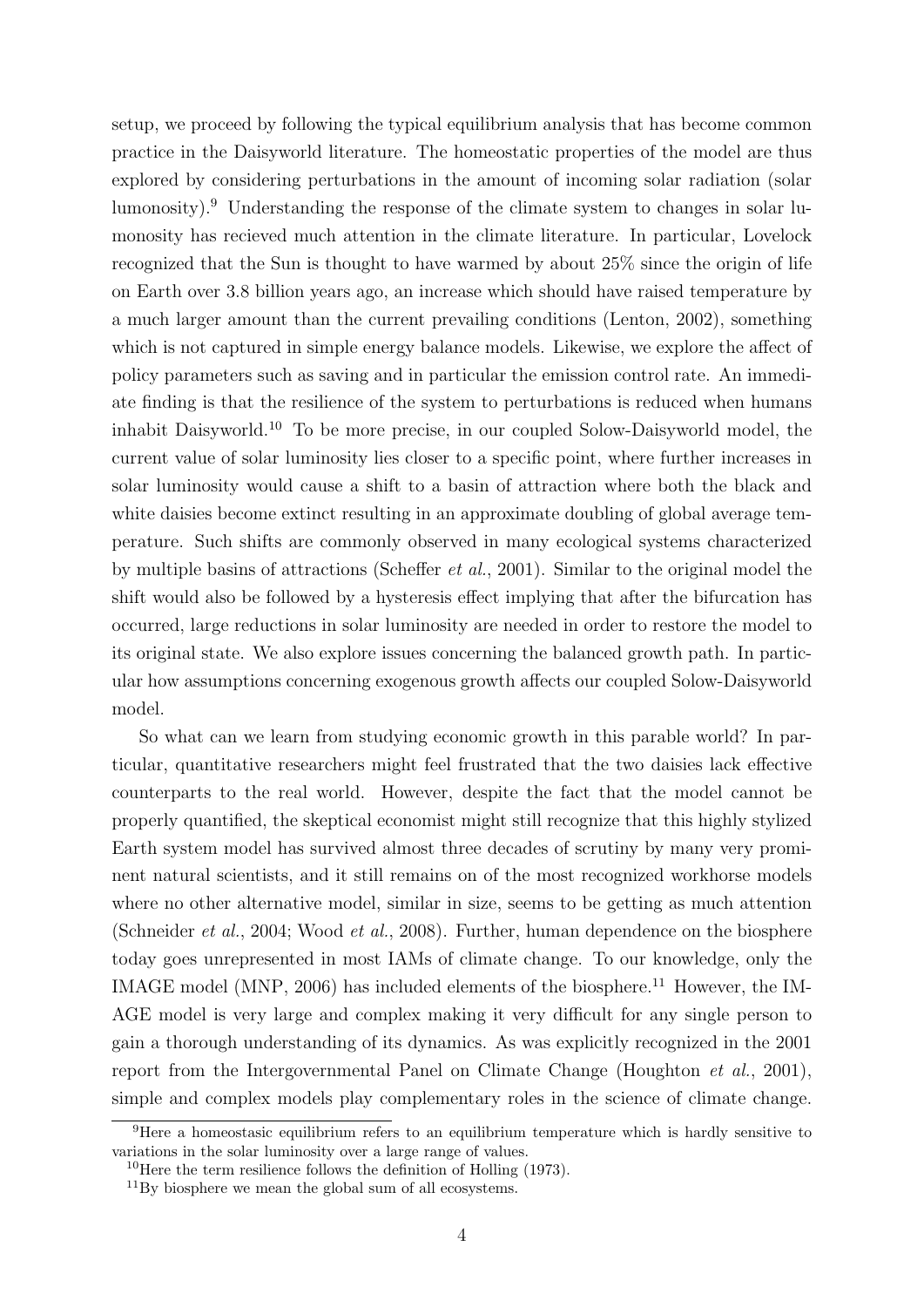Our personal opinion is that the main contribution of the Solow-Daisyworld model developed in this paper lies both in highlighting the three-way dependence between human development, the biosphere and the climate. As pointed out in a recent in the editorial of The Economist, 26 May, 2011, reporting from the 3rd Nobel laureate symposium on global change: - Humans have changed the way the world works. Now they have to change the way they think about it, too.

As many high level scholars of various disciplines are recognizing that global scale problems requires an understanding of global scale interactions the analogies put forth in the Solow-Daisyworld model analyzed in this paper could help serve as an interdisciplinary teaching tool accessible, and to some parts familiar, to students within various fields such as ecology, climatology and economics. Models remain important tools in understanding complex dynamics and the Solow-Daisyworld model could thus help bridge the understanding between scholars of various disciplines. However, to gain further insights into real world dynamics, might still require a model having descriptive features corresponding to the real world (Petersen, 2004). The paper is structured as follows. Section 2 describes the Daisyworld model used in this paper and its connection to the Solow model. Section 3 analysis how Daisyworld attributes are affected by the dynamics of the Solow model. Section 4 discusses economic features. Section 5 concludes.

### 2 The Daisyworld

The original Daisyworld model featured an imaginary planet, similar to Earth, but with no clouds, a negligible atmosphere and a simplified biota consisting of two species of life, black and white daisies. The black and white daisies compete for open space on the planet with expansion rates determined by a single environmental variable, temperature. The two daisies differ in their respective albedo's. The black daisies have a low albedo and hence absorb more of the incoming solar radiation while the white daisies reflect most of the incoming energy back out to space. In this way the daisies modify the radiative heat budget of the planet. The feedback mechanisms of the global temperature are otherwise governed by the same geophysical laws which are usually applied in energy balance models (North et al., 1981). Together this produces a highly nonlinear system which demonstrates how a planets biota could help stabilize its environment when subjected to chocks or other large variations in external variables. This feature is generally referred to as homeostasis.

In this paper we employ an alternative Daisyworld model taken directly from Weber (2001), which provides a thorough analytical derivation of the model. We follow a Daisyworld system consisting of white  $a_w$  and black  $a_b$  daisies, regulating local daisy temperatures  $T_{w,b}$  as well as global temperature level T. The Daisyworld system is given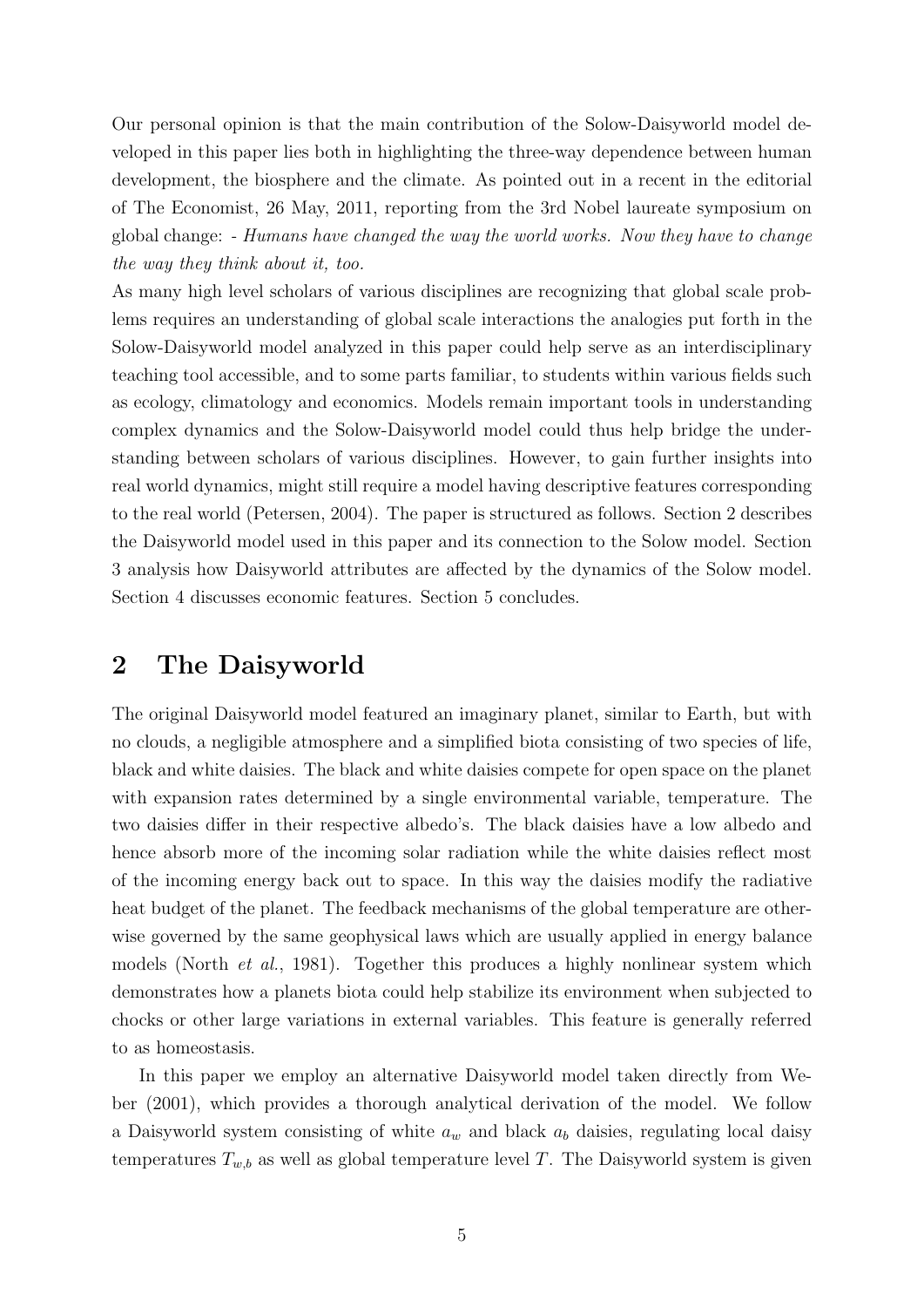by:

$$
\frac{da_w}{dt} = a_w \left[ \left( 1 - a_b - a_w \right) \beta_w \left( T_w \right) - \gamma \right] \tag{1a}
$$

$$
\frac{da_b}{dt} = a_b \left[ \left( 1 - a_b - a_w \right) \beta_b \left( T_b \right) - \gamma \right] \tag{1b}
$$

$$
\beta_j(T_j) = 1 - 4 \frac{(T_j - T_{opt})^2}{(T_{max} - T_{min})^2}, j = b, w
$$
\n(1c)

$$
T_j = q(\mathcal{A} - A_j) + T, j = b, w \tag{1d}
$$

$$
\mathcal{A} = a_w A_w + a_b A_b + (1 - a_b - a_w) A_g \tag{1e}
$$

$$
\frac{dI}{dt} = SL(1 - \mathcal{A}) - (\Psi + \lambda T) \tag{1f}
$$

This is slightly modified version of the original model by Watson and Lovelock (1983), the main difference being that it uses a linear form for the long-wave radiation term. Such a linear form is often applied in box models of the global heat budget. The error introduced by this is small, because the temperature range achieved by the model is small compared to the absolute temperature (North *et al.*, 1981). The model results do not change in any significant manner, when a fourth-order term is used (Saunders, 1994). The base case parameter values are the same as those used by Weber (2001) and are displayed in Tab. 2. The baseline value for lumonosity  $L$  is unity but this parameter will later become one of our bifurcation parameters.

| Parameter | Description    | Value                                          |
|-----------|----------------|------------------------------------------------|
| Ψ         | 130            | Long-wave radiation constant $(W/m^2)$         |
|           | $\overline{2}$ | Long-wave emission parameter $(W/m^{2\circ}C)$ |
|           | 340            | Incoming solar radiation $(W/m^{2\circ}C)$     |
| $A_w$     | 0.75           | Albedo of white daisies                        |
| $A_g$     | 0.5            | Albedo of uncovered ground                     |
| $A_b$     | 0.25           | Albedo of black daisies                        |
| $T_{min}$ | 2.5            | Minimum temperature $({}^{\circ}C)$            |
| $T_{opt}$ | 20             | Optimal temperature $({}^{\circ}C)$            |
| $T_{max}$ | 37.5           | Maximum temperature $({}^{\circ}C)$            |
| $\gamma$  | 0.3            | Death rate                                     |
|           | 20             | Redistribution parameter $({}^{\circ}C)$       |

Table 1: The geophysical parameter values for the base case.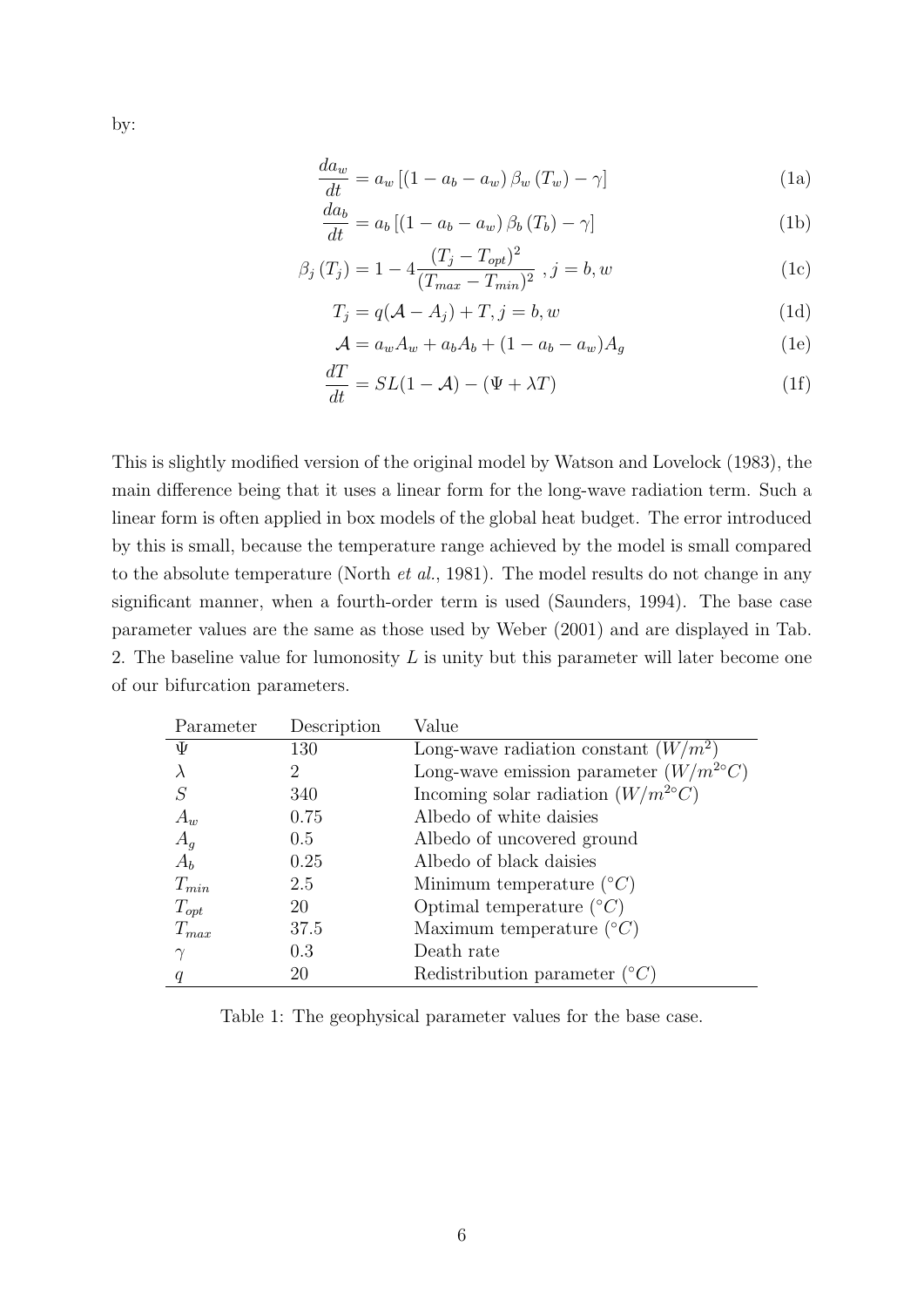### 3 Introducing humans into the daisyworld

Human development is introduced in system as a an augmented Solow model having exogenous technological and population growth. The economy is described as follows

$$
\dot{K} = sY_n - \delta K,\tag{2}
$$

$$
Y_n = \Omega(T)(1 - \Lambda(\mu))F(K, AN),\tag{3}
$$

$$
\dot{N} = nN, \ \dot{A} = gA \tag{4}
$$

where,  $Y_n$  denotes output of goods and services, net of abatement and damages. As is standard in the Solow model, capital K accumulates via a fixed saving s net depreciation δ. Ω(T) represents the damages to the economy (climate damages as fraction of output) as a function of temperature. We will assume a quadratic damage function  $\Omega(T)$  =  $(1+\theta T^2)^{-1}$  as is common in many climate-economy models (See e.g. Nordhaus (2007)).<sup>12</sup>  $\Lambda(\mu)$  represents the abatement cost function (abatement costs as fraction of output), we adopt a similar function as in Nordhaus (1994) and set  $\Lambda(\mu) = \phi \mu^2$ , where  $\mu \in [0, 1]$ represents the emission control rate.  $F(K, AN)$  is a constant returns to scale production function, where technology (A) and population (N) grow at exogenous rate g and  $n^{13}$ Production in the Solow economy also generates carbon dioxide emissions in the following way:

$$
E = \sigma(1 - \mu)F(K, AN)
$$
\n(5)

Here,  $\sigma$  denotes the emission to output ratio which is assumed to improve at an exogenous rate  $\varphi$  so that  $\sigma = \sigma_0 e^{-\varphi t}$ . Emissions then affect global temperature thru an increase global carbon dioxide concentration  $M$  which is modelled in as simplified box-diffusion model (See fore example Nordhaus (1994)) which can be written as:

$$
\dot{M} = \beta E - \delta_M (M - M_0) \tag{6}
$$

where M is the atmospheric  $CO_2$  mass,  $M_0$  is the pre-industrial atmospheric  $CO_2$  mass, β is the fraction of emissions that enters the atmosphere and  $δ_M$  represents the natural removal rate of atmospheric  $CO<sub>2</sub>$  over time.<sup>14</sup>

<sup>&</sup>lt;sup>12</sup>This function is concave-convex for all  $T > 0, \theta > 0$ . However, for a certain temperature range, for example  $T \in [0, 10]$ , it remains concave for a low enough value for  $\theta$ . Nordhaus (2007); Nordhaus and Boyer (2000) exploits this property as he is only concerned with a certain predicted range of temperatures, where  $\Omega(T)$  remains concave (hence marginal damages are increasing with temperature over the temperature range of interest) for his calibrated value of  $\theta$ . This function also works reasonably well as damage function in the Daisy-Solow world since decreasing temperature is also of interest and assumed to be bad. Hence, a temperature departing from the current level is assumed to affect the economy negatively.

 $^{13}$ Throughout the rest of this paper we will for explicit calculations assume that the production function takes on the standard cobb-douglas form:  $F(K, AN) = K^{\alpha}(AN)^{1-\alpha}$ .

<sup>&</sup>lt;sup>14</sup>For the parameter values of equation  $(5)-(6)$  we will rely on previous work by in Nordhaus (1994). He provides the following estimates  $\sigma_0 = 0.52$ ,  $\beta = 0.64$  and  $\delta_M = 0.0083$ , where  $\sigma$  and  $\beta$  are his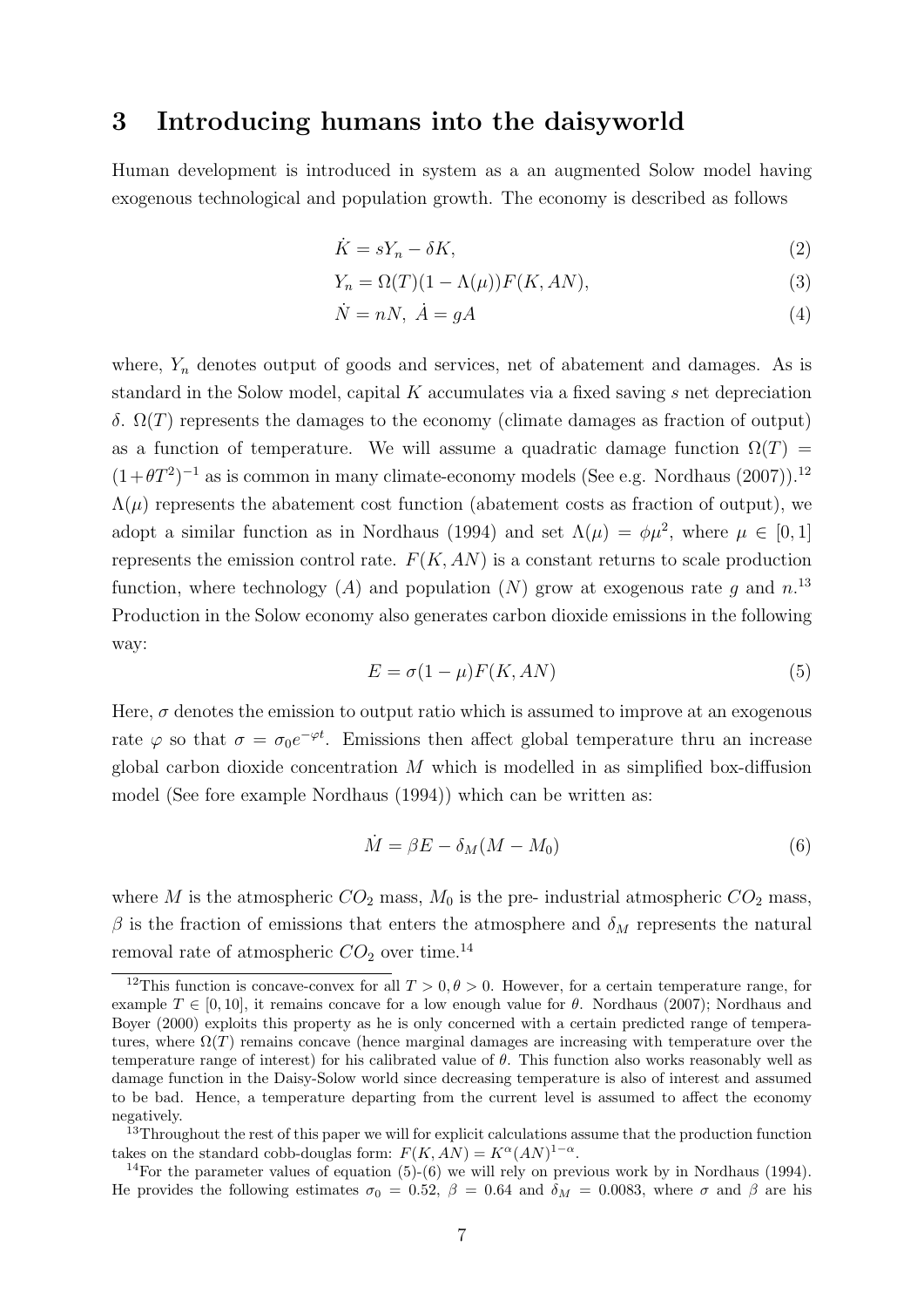The accumulation of carbon dioxide in the atmosphere affects the global mean temperature by increasing the amount of radiative forcing. The temperature equation (1f) is thus modified to include the impact of radiative forcing via carbon dioxide emissions in the following way:

$$
\dot{T} = SL(1 - \mathcal{A}) - (\Psi + \lambda T) + \xi \ln \frac{M}{M_0}
$$
\n<sup>(7)</sup>

 $\xi \ln \frac{M}{M_0}$  captures the approximate relationship between an increase in the amount of atmospheric carbondioxide and radiative forcing. IPCC (2001) provides an estimate of  $\xi = 5.35$ .

Then after defining capital per effective worker  $k = \frac{K}{AL}$  and transforming the model into intensive form the complete model can thus be written as:

$$
\frac{da_w}{dt} = a_w \left[ a_g \beta_w \left( T_w \right) - \gamma \right] \tag{8a}
$$

$$
\frac{da_b}{dt} = a_b \left[ a_g \beta_b \left( T_b \right) - \gamma \right] \tag{8b}
$$

$$
\beta(T_j) = 1 - 4 \frac{(T_j - T_{opt})^2}{(T_{max} - T_{min})^2}, \ j = b, w \tag{8c}
$$

$$
T_w = q(\mathcal{A} - A_w) + T \tag{8d}
$$

$$
T_b = q(\mathcal{A} - A_b) + T \tag{8e}
$$

$$
\mathcal{A} = a_w A_w + a_b A_b + a_g A_g \tag{8f}
$$

with 
$$
a_g := (1 - a_b - a_w) \tag{8g}
$$

$$
\frac{dM}{dt} = \beta E - \delta_M (M - M_0) \tag{8h}
$$

$$
\frac{dT}{dt} = SL(1 - \mathcal{A}) - (\Psi + \lambda T) + \xi \ln \frac{M}{M_0}
$$
 (8i)

$$
\frac{dk}{dt} = s\Omega(T) \left(1 - \psi\mu^2\right) f(k) - (\delta + n + g)k \tag{8j}
$$

$$
E = \sigma (1 - \mu) f(k) AL \tag{8k}
$$

$$
\Omega(T) = (1 + \theta T^2)^{-1} \tag{81}
$$

where  $f(k)$  denotes production per effective worker.<sup>15</sup> In the following we will refer to this system as the Daisy Solow system (DS) as opposed to the Daisy original (DO) given by system 1. The Solow model introduced above was done in a way consistent with

own empirical estimates and  $\delta_M$  corresponds to a 120 year initial e-folding time of  $CO_2$  estimated by the Intergovernmental Panel on Climate Change Watson et al. (1990). It should be noted that this parametrization has been heaviliy critized (see e.g. Schultz and Kasting (1997)), however for the current modelling excerise they should serve us well. Finally, the inclusion  $M_0$  in equation (6) implies that if emissions remain zero for all time periods the equilibrium level of carbon dioxide should eventually stabalize around pre-industrial levels.

<sup>&</sup>lt;sup>15</sup>This transformation exploits the constant returns to scale property of the aggregate production function.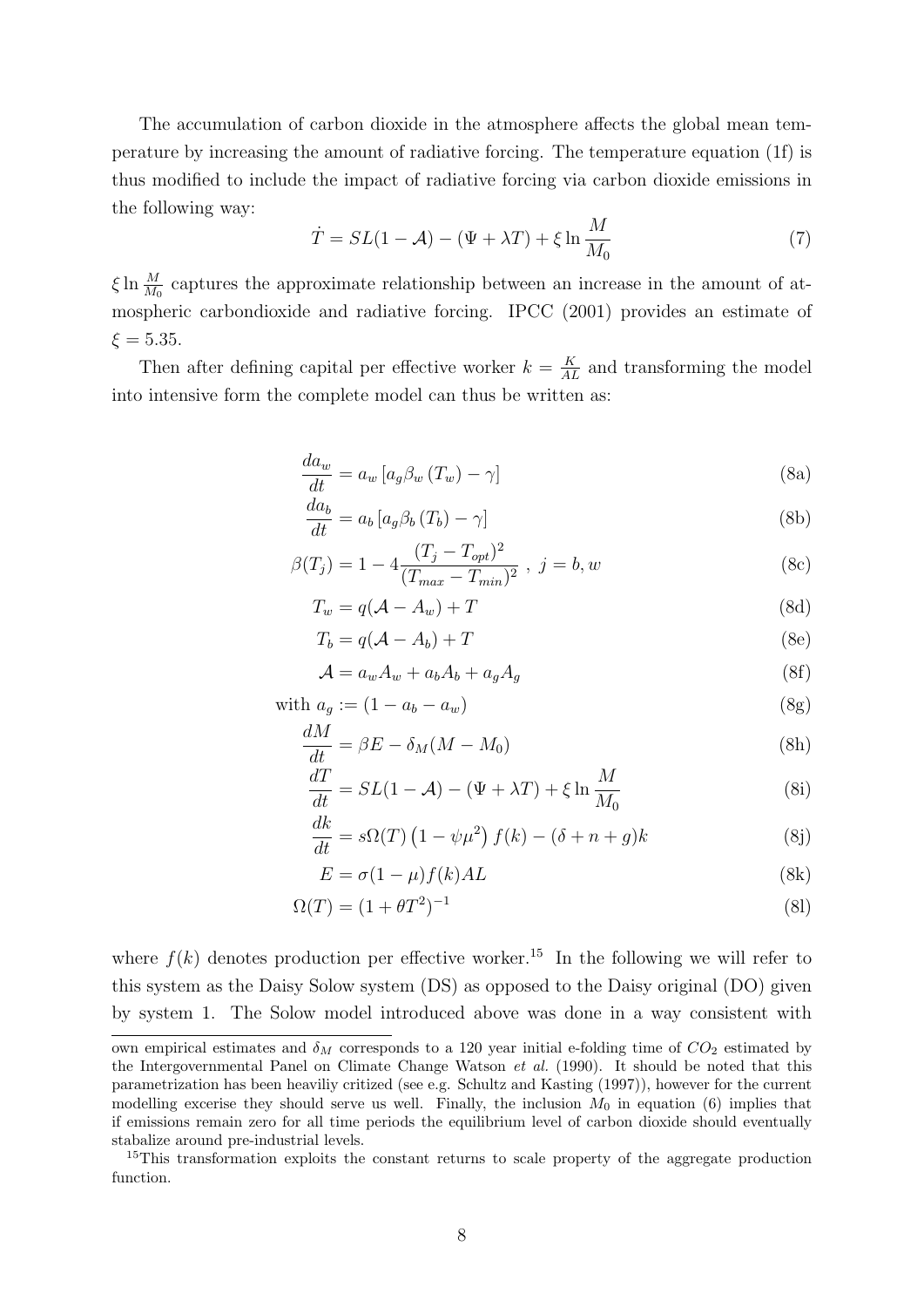the standard macroeconomic notion of a balanced growth path, meaning that aggregate capital, consumption and production all grow at a constant rate  $(q + n) > 0$  while the capital output ratio  $K/Y$  remains constant. However, in doing so we have also rendered the entire system non-autonomous.<sup>16</sup> In the original Solow model, a necessary prerequisite for the model to converge to a balanced growth path is that the production function takes on a labor augmenting form i.e.  $F(K, AL)$  (Acemoglu, 2007).<sup>17</sup> As formalized in Proposition 1 this is not enough to ensure the existence of a balanced growth path in the economy supported by Daisyworld.

Proposition 1 (unbounded exogenous dynamics) Inclusion of unbounded exogenous dynamics in the production function implies that the system (8) does not have a steadystate equilibrium solution and therefore the economy does not approach a balanced growth path unless emissions are abated at a rate larger or equal to population plus technological growth rates  $(g + n)$ .

The proof can be found in appendix B.

Brock and Taylor (2010) develop a model they refer to as the Green Solow model. In this model they define the sustainable growth rate as the amount of abatement that exactly offsets emissions, while still sustaining a rising per capita income. As their model does not involve feedback effects from emissions onto production both sustainable and unsustainable balanced growth paths arise. This is not the case in the DS system. As becomes clear from Proposition 1 unsustainable growth is inconsistent with the notion of a balanced growth path since global temperature becomes unbounded. In order to avoid such scenarios we assume that growth is sustainable in the sense of Brock and Taylor and that the emissions to output ratio improves at a rate large enough to offset emissions due to technology and population growth i.e. we have  $\varphi \geq g + n$ .

In the following analysis it is thus important to recognize that the effect of introducing humans into Daisyworld is done under the assumption that economic growth is already sustainable implying that (i) new technology is emission neutral and (ii) that aggregate emissions are independent of population size. Most notably, besides the brave assumption of emission neutral technology, it is also clear that population size is strongly correlated with the aggregate amount of carbon dioxide emissions (Onozaki, 2009). In this sense our numerical analysis that follows could be considered as a lower bound in robustness framework exploring the remaining problem after population growth and dirty technologies has already been taken care of.

 $16$ By non-autonomous we mean that the dynamical system depends explicitly on time.

<sup>&</sup>lt;sup>17</sup>An assumption which also makes the Solow model autonomous in the transformed variable k.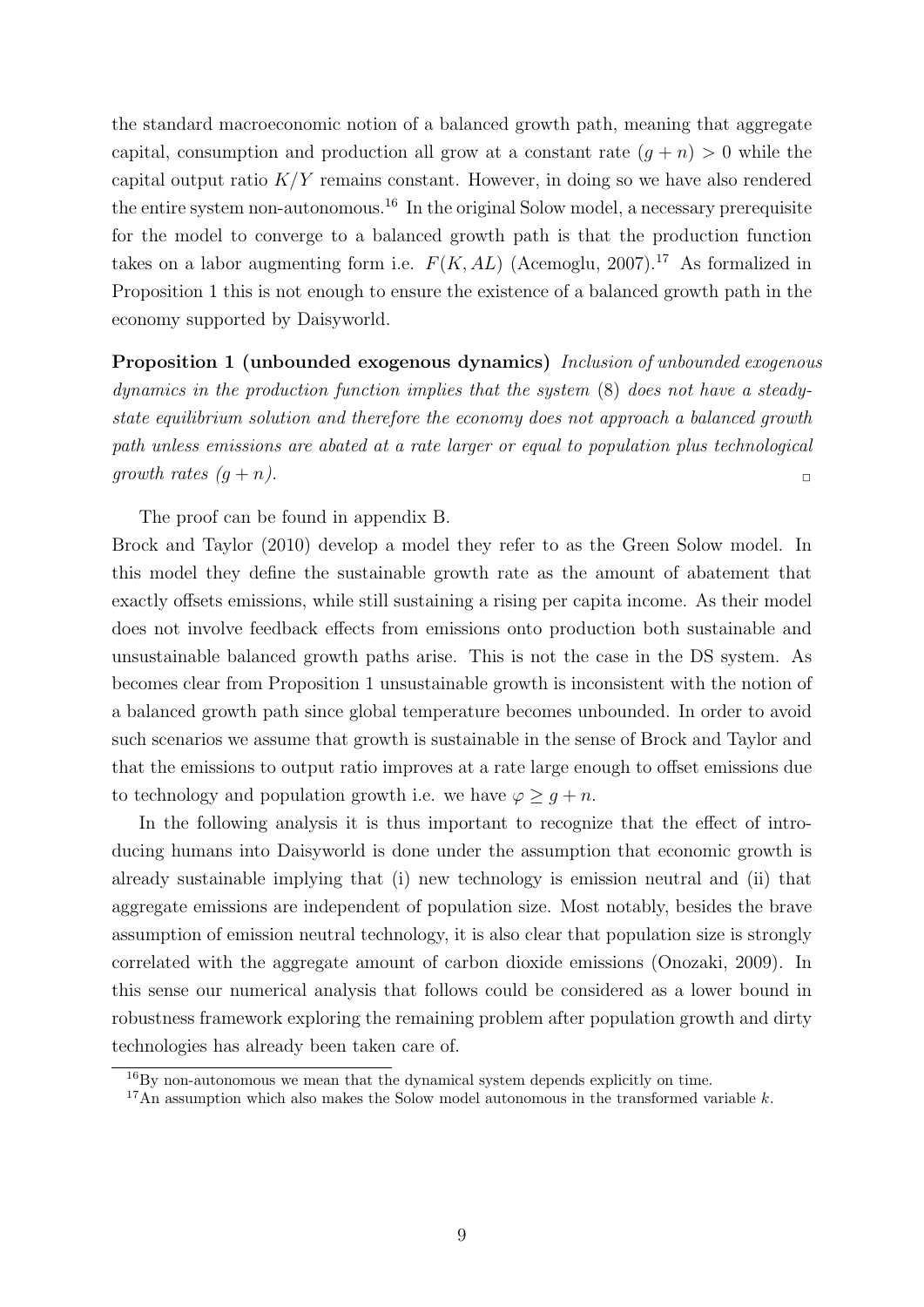### 4 Equilibrium analysis

As in Weber (2001) we will do an equilibrium and local stability analysis for the system (8). The analysis is primarily done using the a the Matcont software for bifurcation analysis in Matlab.<sup>18</sup> In appendix we have also derived some analytical results in terms of comparitive static results. Weber (2001) derives an analytical solution to the system (1) and shows that it possesses four equilibria for the present state of lumonosity  $(L = 1)$ , where one is stable and three are unstable. This result remains unchanged in our augmeted system (8). We proceed by comparing how the results found in our augmented system compares to those of Weber (2001) and Solow (1956). Figure 1 plots the global mean temperature as a function of solar lumonosity for the original model of Weber (2001) and the Solow augmented model.<sup>19</sup> This plot is typical of the Daisyworld literature. It shows how the feedback mechanisms inherent in daisy system counteracts the effect of changes in solar lumonosity on temperature compared to a dead planet. This property gives support to the Gaia argument and shows how an active biosphere could have regulated global temperature keeping it stable despite the 25% increase in solar lumonosity since the origins of life (Lenton, 2002). As previously mentioned this property is referred to as homeostasis which is a robust feature of all Daisyworld models of this type (Weber, 2001). In both graphs plotted in figure 1 the thick dashed (blue) line which is fairly inelastic to changes in the solar luminosity, represents stable equilibria of the system for different values of solar lumonosity L. Along this line both daisies are alive (i.e.  $\{a_w, a_b\} > 0$ ) and hence covering a land area larger than zero. This shows that when both daisies are alive they actively help regulate the global temperature. The vertical upward sloping line, from the left lower hand corner to the right upper hand corner, shows the temperature affect without the regulating capacity of the daisies i.e. along this line both daisies are dead so that  $\{a_w, a_b\} = 0$ . Now, imagine that the system is initially in the state where luminosity is unity  $(L = 1)$ . The plot shows how the system responds to changes in solar lumonosity. At,  $L = 1$  the system has only one entirely stable equilibrium where both daisies cover positive amounts of land. This equilibrium lies on the thick blue dashed line in the left and right figure. The small differences in temperatures between the two systems shows for this value of solar luminosity the regulatory capacity of the daisies. However, what can not be seen from figure 1 is that the balance between the black and white daisies has been disturbed in the DS system compared to DO system. In DO the daisies cover approximately 33% of available land each whereas in DS white daisies cover approximately 50% while the black cover only 16%. As we now move to the right (left), increasing (decreasing) lumonosity, along the dashed line the system bifurcates at the branch point (BP) where the black (white) daisies become

<sup>&</sup>lt;sup>18</sup>See (Dhooge *et al.*, 2003). The starting equilibria was calculated using the OCMAT toolbox (See Grass et al. (2008) ch. 7).

<sup>19</sup>Note that the left plot of figure 1 is identical to figure 1 of Weber (2001).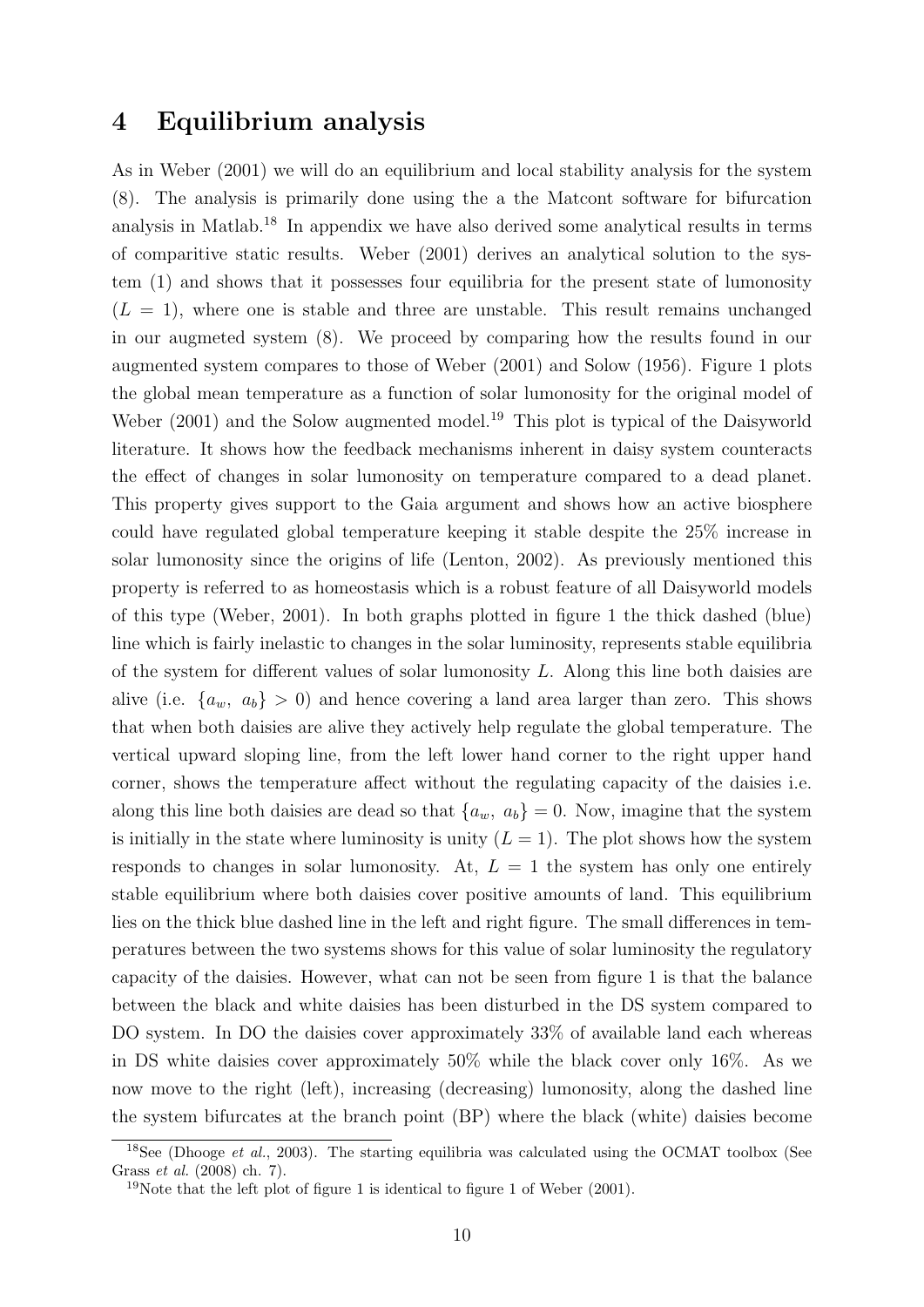

Figure 1: Equlibrium temperature as a function of solar lumonosity. No daisies (solid line), only black daisies (dash-dot line), white daisies only (dotted line). Thick lines are complete stability. Blue thin lines have 4 negative eigenvalues. Green lines have 3 negative eigenvalues. BP denotes branching points, indicating a change in the sign of an eigenvalue. LP are the limit points or saddle-node bifurcations of the system. H denotes a Hopf bifurcation.

extinct. At this stage the equilibrium has coincided with the unstable equilibrium on the lower (upper) branch. For higher (lower) values of lumonosity the temperature the elasticity has now increased. Further decreases (increases) in solar luminosity thus causes larger variations in temperature up to a limit point (LP) or saddle-node bifurcation where the equilibrium disappears and system moves to the only stable equilibrium where both daisies are extinct.<sup>20</sup>

After this shift in the point of attraction it can be seen from the figure that a crossing of this threshold implies that the we get a hysteresis effect. By this we mean that after crossing the threshold given by the limit points (LP's) of the figure, decreasing (increasing) the luminosity does not imply that the system moves back to its previous branch. Now luminosity must be decreased (increased) until it reaches the branching point (BP) where the equilibrium loses stability and shifts back to the positive daisy

<sup>&</sup>lt;sup>20</sup>From here on the term limit point and saddle-node bifurcation will be used interchangeably. A definition can be found in Kuznetsov (1998).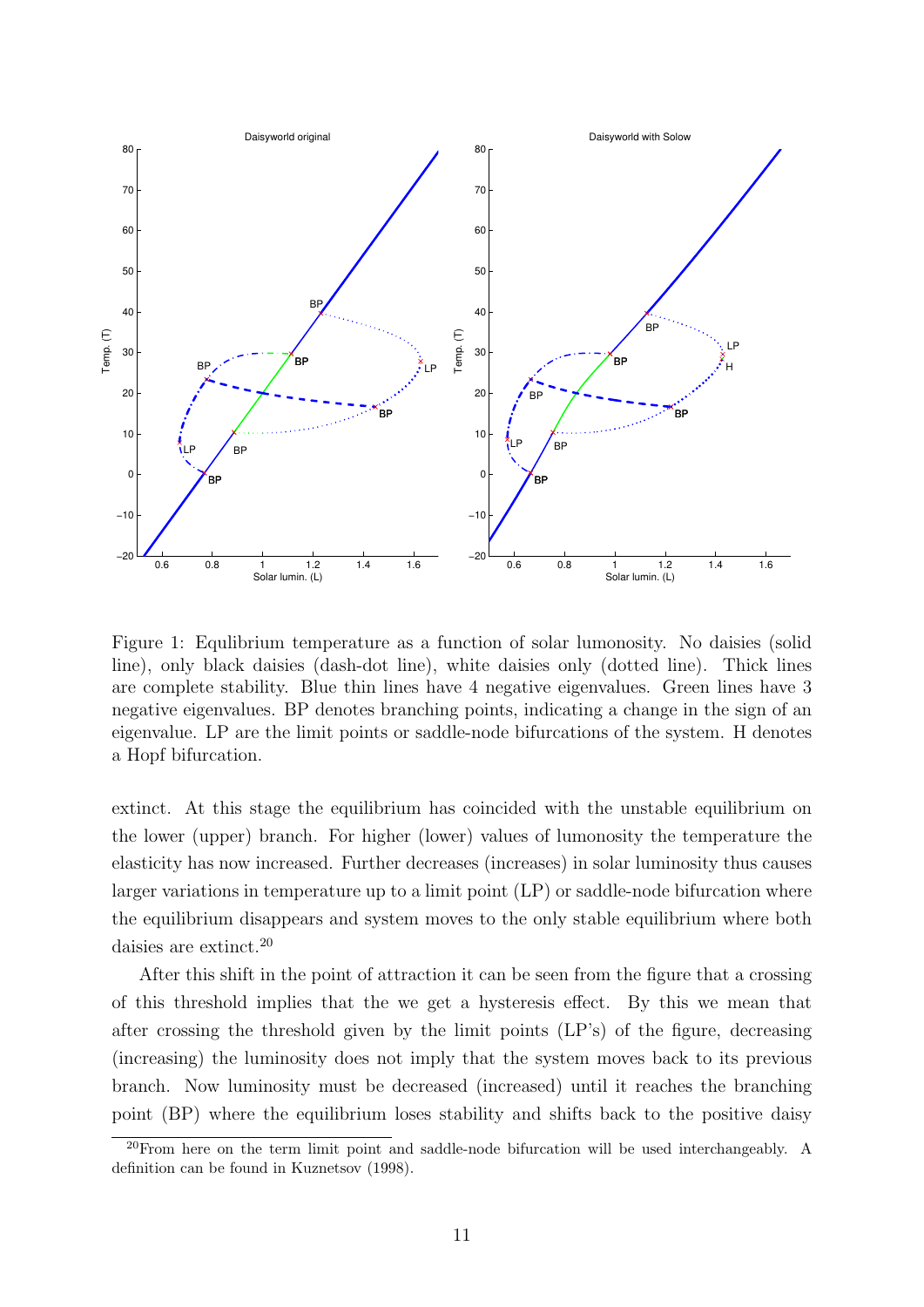population state.

### 4.1 Capital

We have now looked at the global temperature variation. So what happens to capital? Figure 2 plots the corresponding bifurcation diagram for the DS system but with capital



Figure 2: Equlibrium capital as a function of solar lumonosity. No daisies (solid line), only black daisies (dash-dot line), white daisies only (dotted line). Thick lines are complete stability. Blue thin lines have 4 negative eigenvalues. Green lines have 3 negative eigenvalues. BP denotes branching points, indicating a change in the sign of an eigenvalue. LP are the limit points of the system. H denotes a Hopf bifurcation.

as a function of solar lumonosity. From this graph we can really see the positive effect of daisies on the capital stock. The difference is large between a system without daisies which follows the green line and the system with daisies along the dashed thick lines. At the point  $L = 1$  the equilibrium with a positive coverage of daisies (lying on the dashed line) has almost three times the capital stock compared to the point on the green line where the two daisies are extinct. This shows how the biosphere supports a higher capital stock and hence production than a world without a biosphere. Further, the figure also illustrates how the homeostatic properties of the daisies make the equilibrium capital stock is fairly robust to changes in solar luminosity compared to the case with zero daisies. Hence an economy supported by the regulatory power of the biota is not as sensitive to external forcings.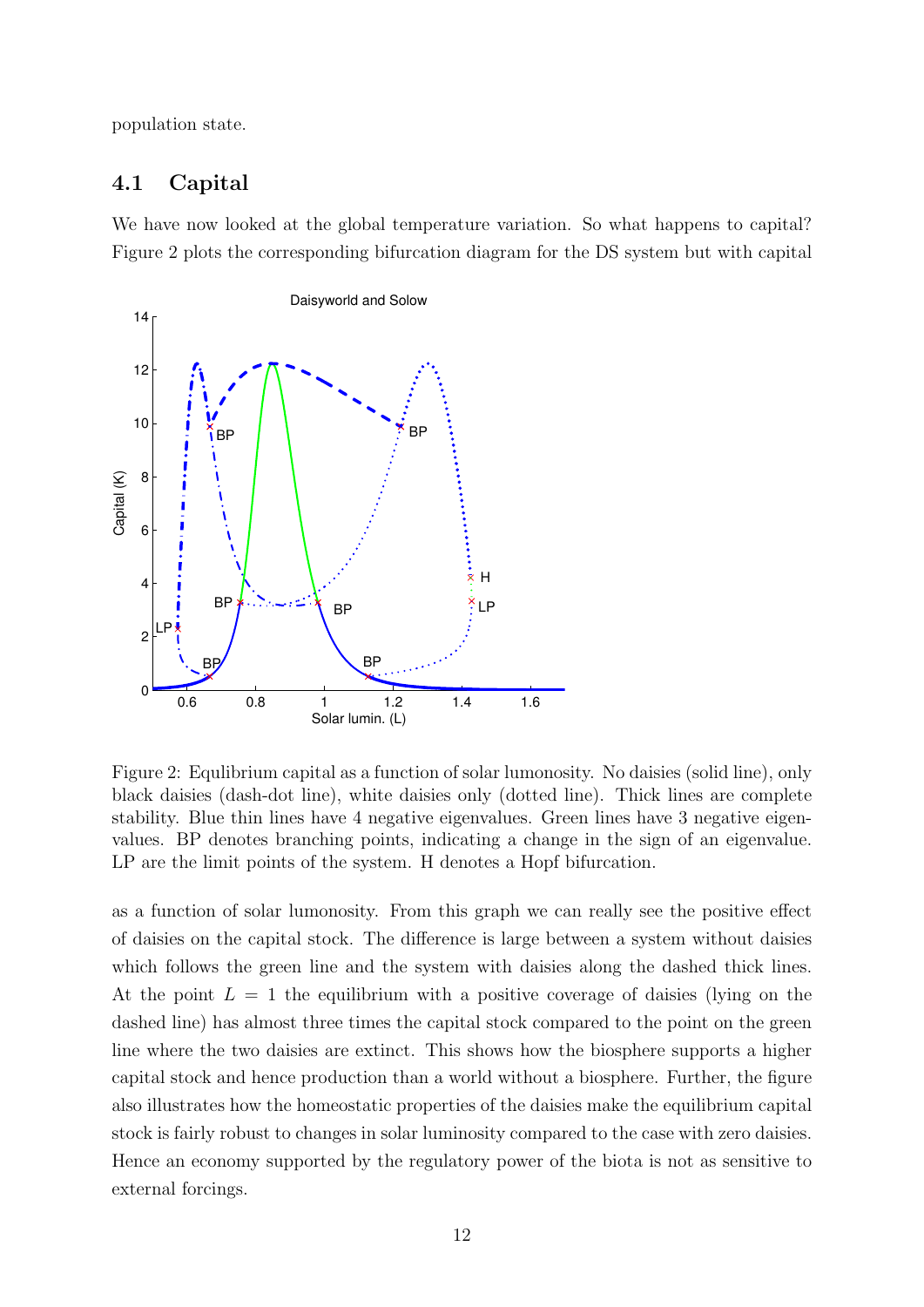Combing the Daisyworld system with the Solow model thus illustrates how the economy might depend on the ability of nature to regulate the earth system in a way which makes it robust to external forcings.

### 5 Resilience and the distance to the closest saddlenode bifurcation point

Resilience refers to the capacity of a social-ecological system to undergo disturbances without collapsing into a qualitatively different state that is controlled by a completely different set of processes.<sup>21</sup> The concept of resilience is widely used in a great variety of interdisciplinary work concerned with the interactions between people and nature. An underlying assumption of resilience analysis is that social-ecological systems generally contain thresholds and can exhibit hysteretic and irreversible behavior making it important to identify and understand their underlying processes (Walker et al., 2002). However as pointed out in Carpenter et al. (2001) the concept of resilience, typically has multiple levels of meaning, ranging from the metaphorical to the very specific.

In Daisyworld, resilience can be thought of as the ability of the present state of the model to maintain its qualitative features when subject to perturbations in the parameter space such as the effect of changes in solar lumonosity. In figure 1 we saw how the resilience of global temperature in Daisworld is affected after being coupled to the Solow model. Here, resilience is measured as the distance from the point of origin, i.e. the present solar luminosity  $(L = 1)$ , to the closest of the two limit points. If we denote  $L_0$  as the solar luminosity at our point of origin and  $L_*$  as the closest limit point, here  $L_* \approx 1.42$ , the distance between these two points can be thought of as a measure of the resilience of temperature w.r.t the amount of incoming solar radiation. This distance to bifurcation point approach to evaluating resilience has previously been applied as a measure of resilience in purely ecological systems (See Ludwig et al. (1997)). This way of approaching resilience gives us a measure of how robust any particular stable equilibrium of a system is to changes in given parameters of that system.<sup>22</sup>

However, in a complex system such as DS there is usually not only one, but several parameters that might become subject to perturbations due to outside disturbances. Hence, an analysis looking at only one of these parameters at a time will miss important scale effects that might be inherent within such a system. This line of thought has and is receiving much attention within the literature on electrical engineering, addressing phenomenon known as voltage instability which typically occurs in heavily loaded

<sup>21</sup>See www.resalliance.org/

 $^{22}$ It is important to notice that although parameters might be assumed to be held constant within the borders of a simple model they might still be subject to external changes and could thus alternatively be seen as slow moving variables (Carpenter et al., 2001).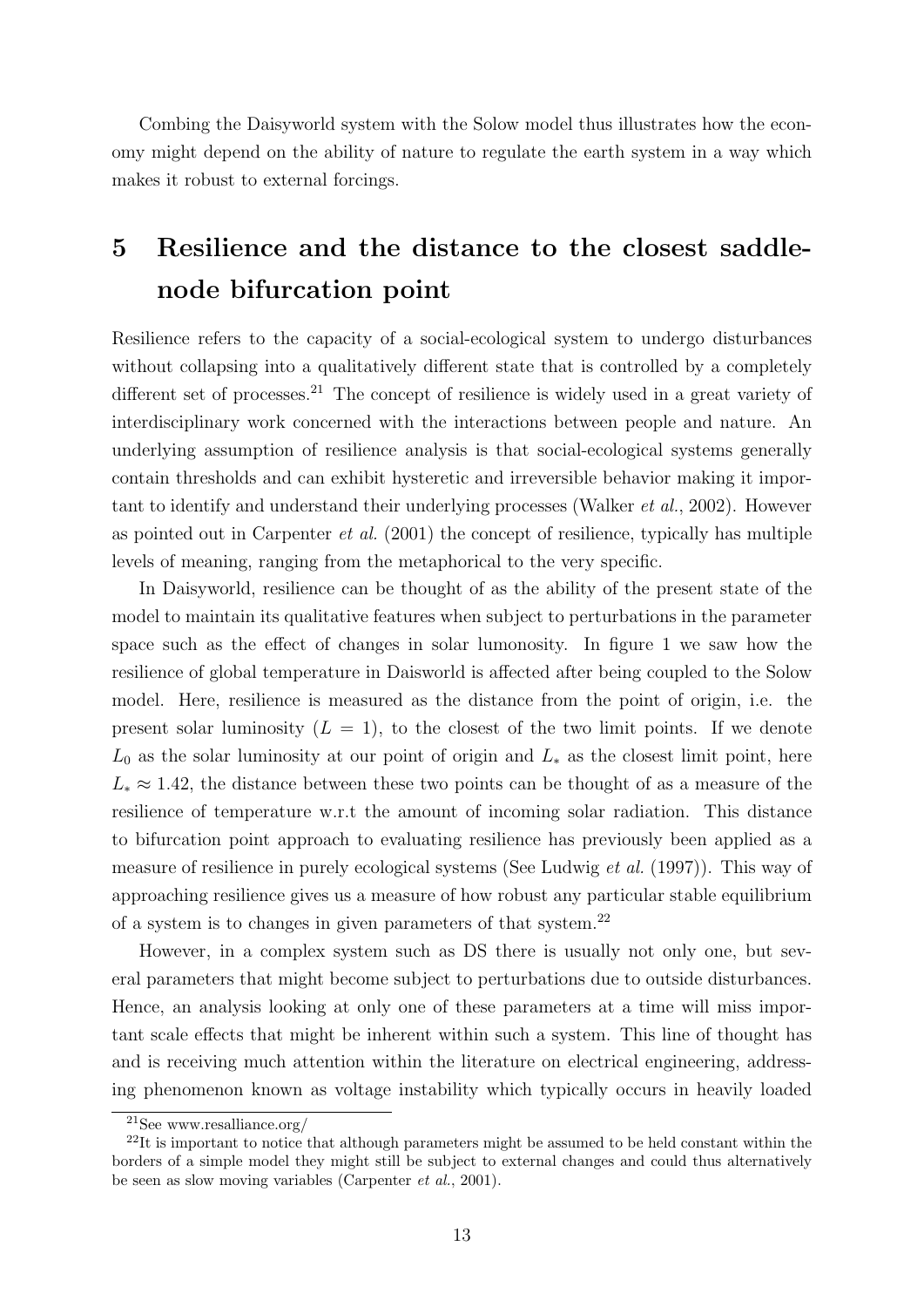electrical power systems (Dobson and Chiang, 1989; Dobson, 2003). Voltage instability can become a major source of uncontrollable drops in voltage power leading to electrical blackouts. When modeling electrical systems using the theory of differential equations such a collapse can then be described as the loss of stability that occurs when a stable equilibrium disappears into a saddle-node bifurcation. Assessing the robustness of such a system can thus be seen as a problem of finding the saddle-node bifurcation closest to the point at which the system is currently being operated. Depending on the number of parameters that might become subject to perturbation this can be viewed as a geometric problem of calculating distances in a multidimensional parameter space. This becomes increasingly relevant if one considers that dynamical systems often are calibrated based on statistical inference implying where each parameter estimate is an approximation of its true value. For instance, when estimating the equations of a dynamical system by ordinary least squares the law of large numbers and the central limit theorem tells us that, given certain conditions, we will obtain consistent estimates having asymptotically normal distributions. If the estimated parameters are then used as best guess estimates of some parameters of a dynamical system their corresponding variances provide us with a confidence region for the model. Moreover, if these normally distributed parameters have independent uncertainties, then a closest bifurcation can be interpreted as a most likely bifurcation (Dobson, 2003). In order to make this point clear we setup a simple example which illustrates this approach. Consider a simple system consisting of a single differential equation:

$$
\frac{dx}{dt} = \hat{b}_1 - x - \hat{b}_2 x^2, \ \ x \in \mathbb{R}, \ \{\hat{b}_1, \hat{b}_2\} \in \mathbb{R}
$$
\n(9)

Here,  $\hat{b}_1$  and  $\hat{b}_2$  are assumed to be approximate estimates of their true values  $(b_1, b_2)$  drawn from a normal probability distribution with equal variances. Given these estimates the system has two equilibrium solution branches given by:

$$
\hat{x}_{1,2} = -\frac{1}{2\hat{b}_2} \pm \sqrt{\left(\frac{1}{2\hat{b}_2}\right)^2 + \frac{\hat{b}_1}{\hat{b}_2}}\tag{10}
$$

where a real valued solution exists given that  $\left(\frac{1}{2\hat{b}_2}\right)$  $\big)^2 + \frac{\hat{b}_1}{\hat{b}_2}$  $\frac{b_1}{\hat{b}_2} > 0.^{23}$  The corresponding eigenvalues of the two equilibria are  $\hat{\lambda}_{1,2} = \pm \sqrt{\frac{1}{2\hat{b}_2}}$  $\big)^2 + \frac{\hat{b}_1}{\hat{b}_2}$  $\frac{b_1}{b_2}$ . A saddle-node bifurcation thus occurs when the two equilibria collide and disappear. When this happens the bifurcation point is characterized by a single equilibrium having a zero eigenvalue. From (10) we see that  $\left(\frac{1}{2\hat{b}_2}\right)$  $\big)^2 + \frac{\hat{b}_1}{\hat{b}_1}$  $\frac{b_1}{b_2}$  must equal zero at this point which further implies that  $sign(\hat{b}_1) \neq sign(\hat{b}_2)$  becomes a necessary condition for a saddle-node bifurcation to oc-

<sup>&</sup>lt;sup>23</sup>For the case of  $\hat{b}_2 = 0$  the solution is simply  $\hat{x} = \hat{b}_1$ .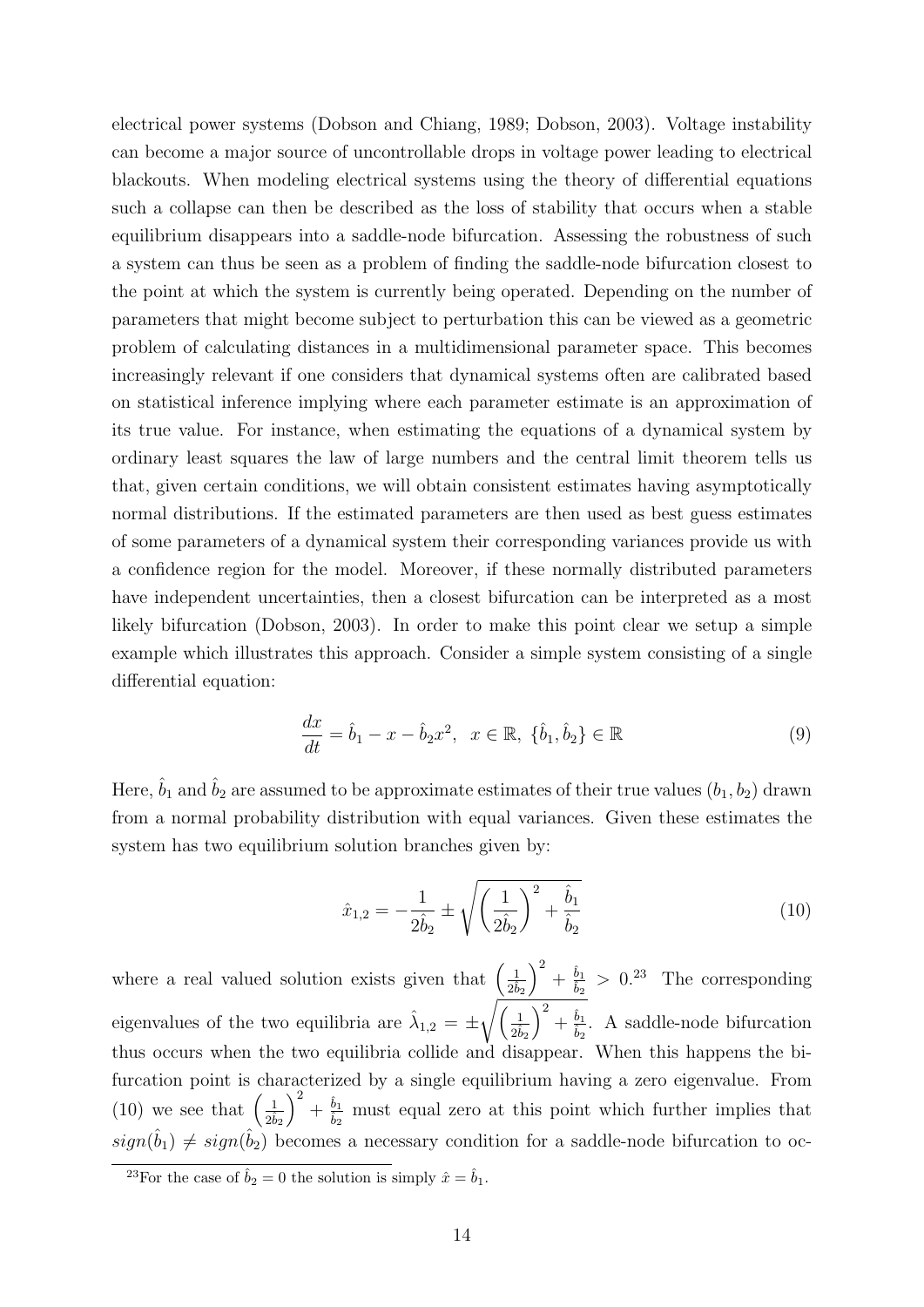cur. An example of this is depicted in figure 3 in the  $\hat{b}_1 - \hat{b}_2$  parameter space. The figure



Figure 3: Parameter space of equation (9). I and III are regions where no real valued solution to (10) exist. The lines bordering to these regions are the saddle-node bifurcation curves. The arrows gives distances from the point  $B_0$  to different bifurcation points along the curve. The resilience of the system w.r.t. perturbations in  $B_1$  or  $B_2$  could thus be thought of as the distance from an equilibrium point lying in region II to the closest saddle-node bifurcation.

separates three different regions within the parameter space. In area II there exists two equilibrium solutions while area I and III do not possess any real valued solutions. The lines separating these regions are bifurcation curves depicting all points where saddlenode bifurcations can occur.  $B_0$  is assumed to the vector containing the approximate values  $\hat{b}_1$  and  $\hat{b}_2$  while  $B_1$ ,  $B_2$  and  $B_3$  denote points on the bifurcation curve. given above the shortest distance approach gives the best estimate of the most likely bifurcation. However, whether this applies or not will of course depend upon what is assumed regarding these uncertainties.

How can resilience be measured given the above arguments? Typically, a system as the one above constitutes a vast simplification trying to capture general features underlying complex processes, existing in the real world. Therefore an assessment of the systems resilience should challenge the assumption that  $\hat{b}_1$  and  $\hat{b}_2$  are both constants. Here we have assumed that these approximations are normally distributed estimates with equal variances. In this case measuring resilience of the system becomes a problem of calculating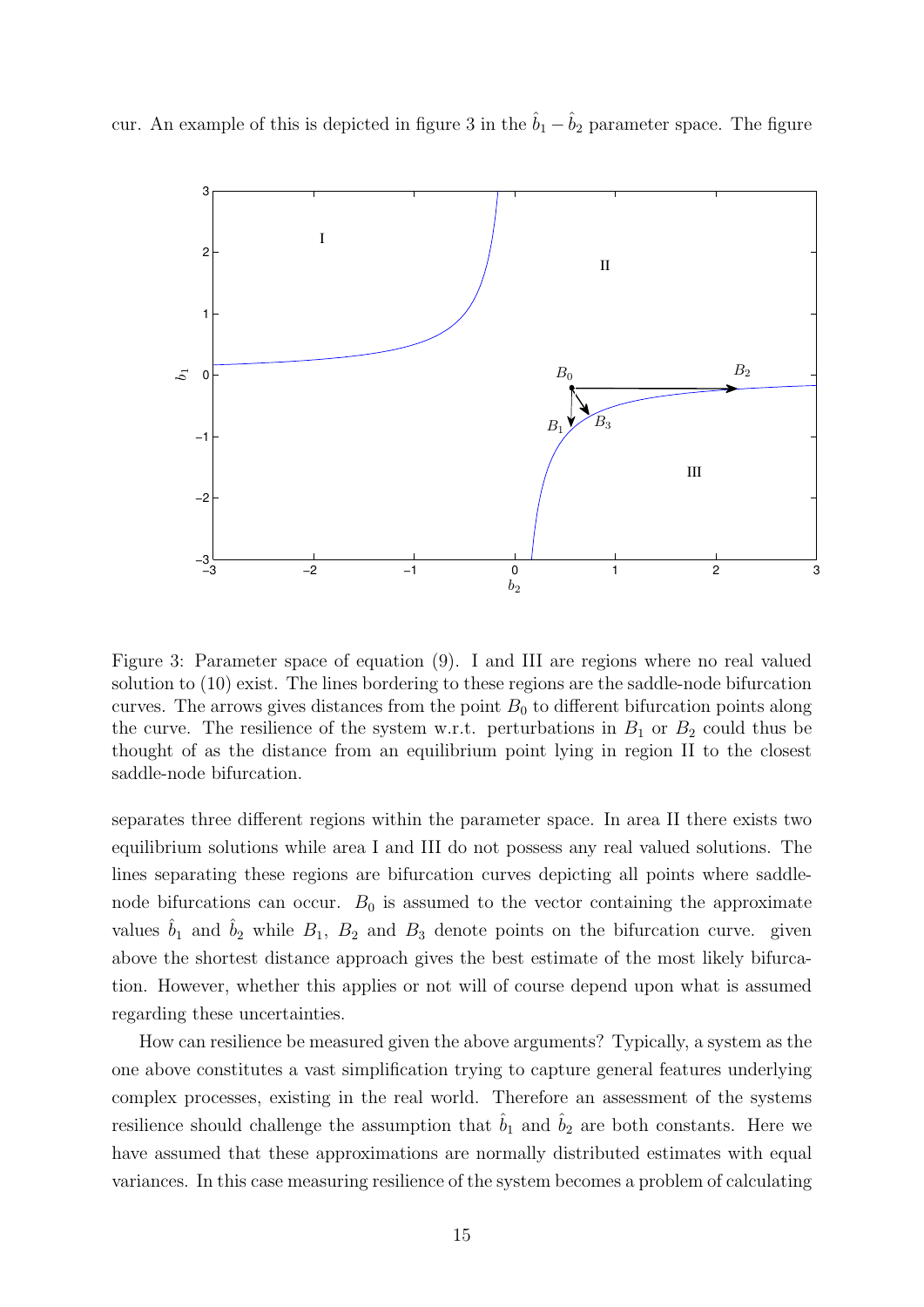the geometrical distance function to the closest bifurcation point present in the system.<sup>24</sup> This is shown in figure 9. Consider the approximated best guess estimated point  $B_0$  in figure 9. As can be seen from the figure, when only observing changes in the parameter  $b_2$ , the resilience of the system seems in fairly good shape since the distance from our best-guess approximation  $B_0$  is relatively far from the saddle-node bifurcation occurring at  $B_3$ . However, when considering also bifurcations in the parameter  $\hat{b}_1$  one notices that the resilience of the system is not as in good shape since the distance  $B_0$ - $B_2$  is relatively shorter. Further, due to the concave shape of the bifurcation curve surrounding region III, we notice that the closest distance to a bifurcation point lies in between these horizontal and vertical vectors and is given by the vector going from  $B_0$  to  $B_3$ . If we denote  $\Sigma \in \mathbb{R}^2$  as the set of parameter values lying on one of the saddle-node bifurcation curves,  $\tilde{B} \in \Sigma$  as a point on this curve, this implies that the resilience measure of the system or alternatively the closest bifurcation point w.r.t changes in  $B_0$  thus becomes the solution to the problem of minimizing the distance  $D(\tilde{B}) = ||B_0 - \tilde{B}||$  s.t.  $\tilde{B} \in \Sigma$ , where  $|| \cdot ||$  denotes the vector length/norm. However in a more complex situation the probability distributions of the above parameters need not be normal and the most likely bifurcation will thus be an increasingly complex multidimensional stochastic problem.

Coming back to the Solow-Daisyworld model figure 4 applies these principles of resilience w.r.t. changes in not only in L but also in  $\xi$ . It has been deeply acknowledged within the field of atmospheric science that the sensitivity of the global temperature to a doubling of the amount of carbon dioxide in the atmosphere is highly uncertain (Roe and Baker, 2007).<sup>25</sup> Hence, based on the discussion above this calls for a bifurcation analysis also in the climate sensitivity parameter  $\xi$  in order to get an acceptable measurement of resilience in the system. Figure 4 depicts the parameter space  $L-\xi$  in the Solow-Daisy model. Here,  $v_1$  and  $v_2$  are vectors of equal length starting at the best guess estimates of these parameters (the initial point). The (blue) dashed circle denotes all points having equal length to these vectors. The (red) dash-dot line denotes the saddle-node bifurcation surface of the system. Although, its hard to see from the figure the bifurcation surface is slightly concave implying that the points located in between the vectors  $v_1$  and  $v_2$  lie closer to the initial point. This implies that a measure of resilience of the system w.r.t only solar luminosity would lead us to assume that the system is more resilient than if resilience was considered w.r.t both solar lumonosity and climate sensitivity.

Although the difference here is almost neglegible in comparison to the earlier example this still serves to illustrate a point that if bifurcations in the multi dimensional parameter space are ignored this might give an unsatisfactory measure of resilience implying that

<sup>24</sup>This can also give rise to so called codim 2 bifurcations (Kuznetsov, 1998).

 $^{25}$ In Roe and Baker (2007) the distribution of the climate sensitivity parameter follows from a transformation of a normal feedback parameter. Using this probability distribution in the DS system is beyond the scope of the present paper and instead it is simply assumed to be normally distributed with the similar variance as the solar luminosity.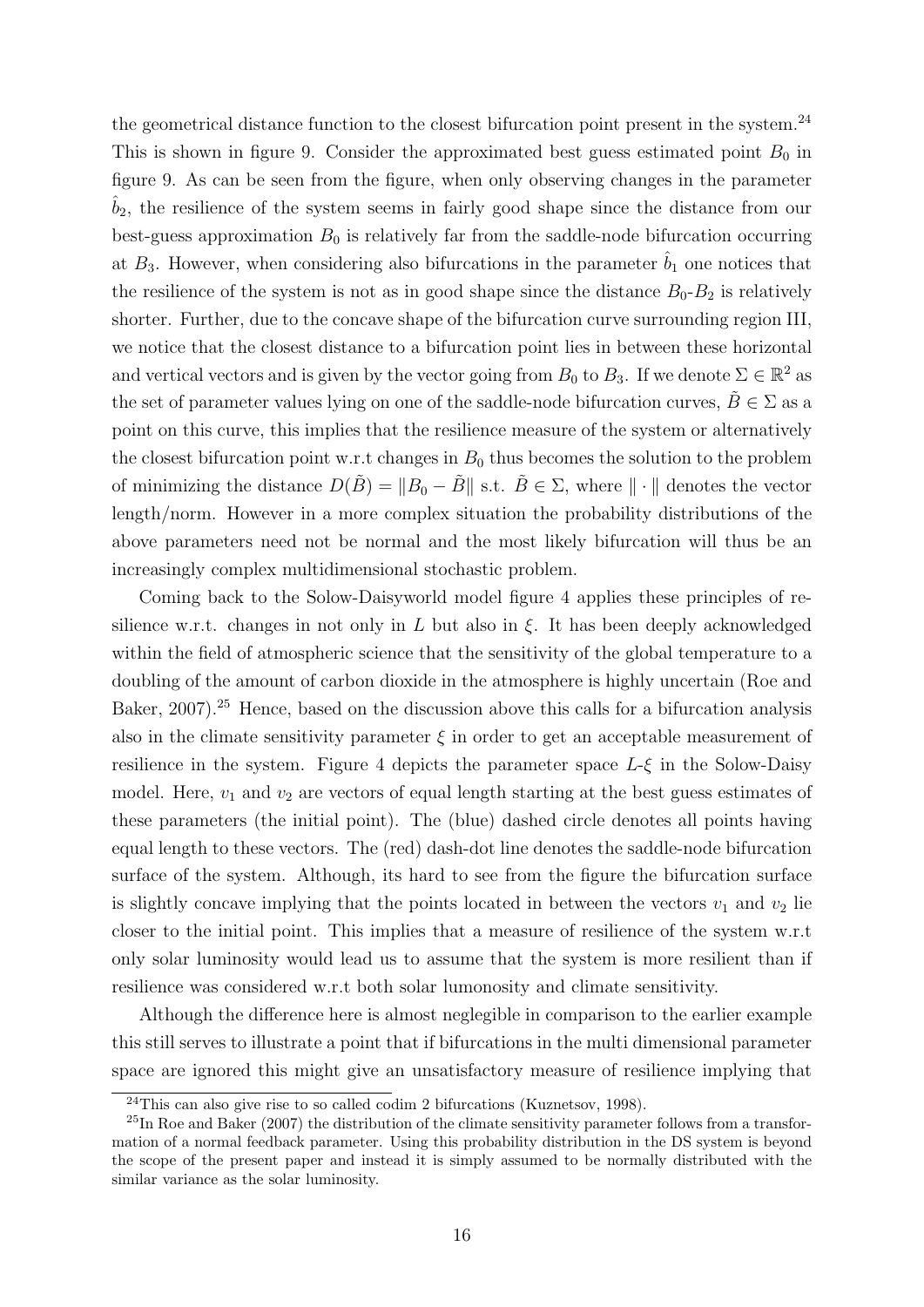

Figure 4: Resilience with respect to the solar luminosity and climate sensitivity. The (red) dash-dot line denotes the saddle-node bifurcation surface. The blue dashed line is a circle depicting the length of the vectors  $v_1$  and  $v_2$ .

thresholds or tipping points might be closer than expected.

### 6 Conclusions

This paper has explored several aspects of human biosphere interdependence, self-regulation and resilience within a climate-biota model coupled to an economic growth model. In particular, the model developed in this paper stresses human dependence upon the biosphere but also shows how human development can threaten not only the biosphere per se but also human existence in itself. This is a point which was also made clear at the summit of the 3rd Nobel Laureate symposium held in Stockholm in Maj 2011. At the symposium a document stressing the dependence and influence that human species have on the biosphere was signed by several of the former laureates and influential thinkers attending the meeting. Among other things the following statement was made:

Humans are now the most significant driver of global change, propelling the planet into a new geological epoch, the Anthropocene. We can no longer exclude the possibility that our collective actions will trigger tipping points, risking abrupt and irreversible consequences for human communities and ecological systems. (Stockholm Memorandum, 2011)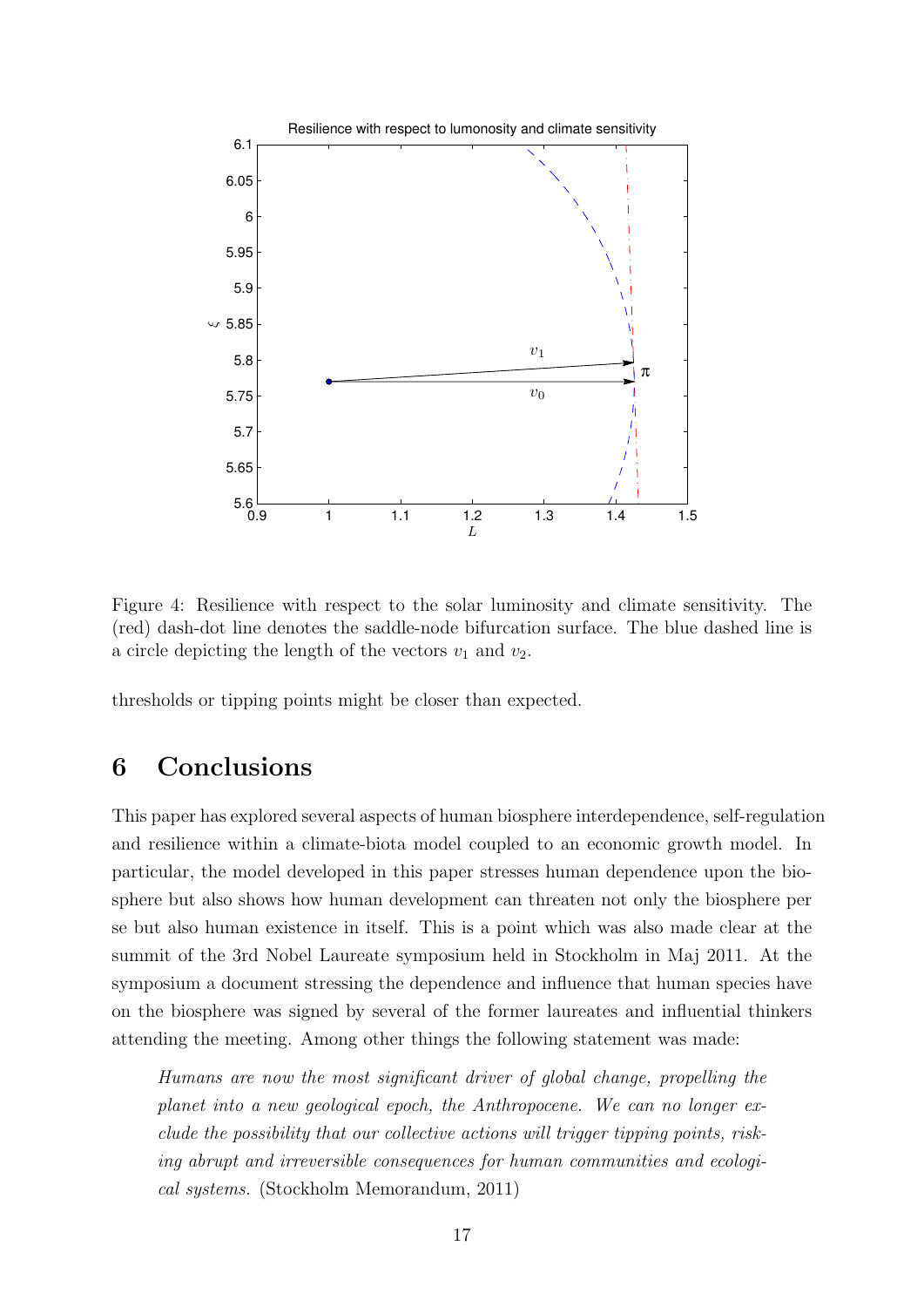Although the model developed here is fictive in nature, it still captures the interdependence between humans and the biosphere which is currently not being modeled in many models of the climate and the economy. The Daisy-Solow model is thus an attempt to explore what possible aspects that might be missing in current models that do not include these types of feedbacks. The direction for future research is clearly to move towards a model with elements that better portrays real world entities or processes than that of the two daisies.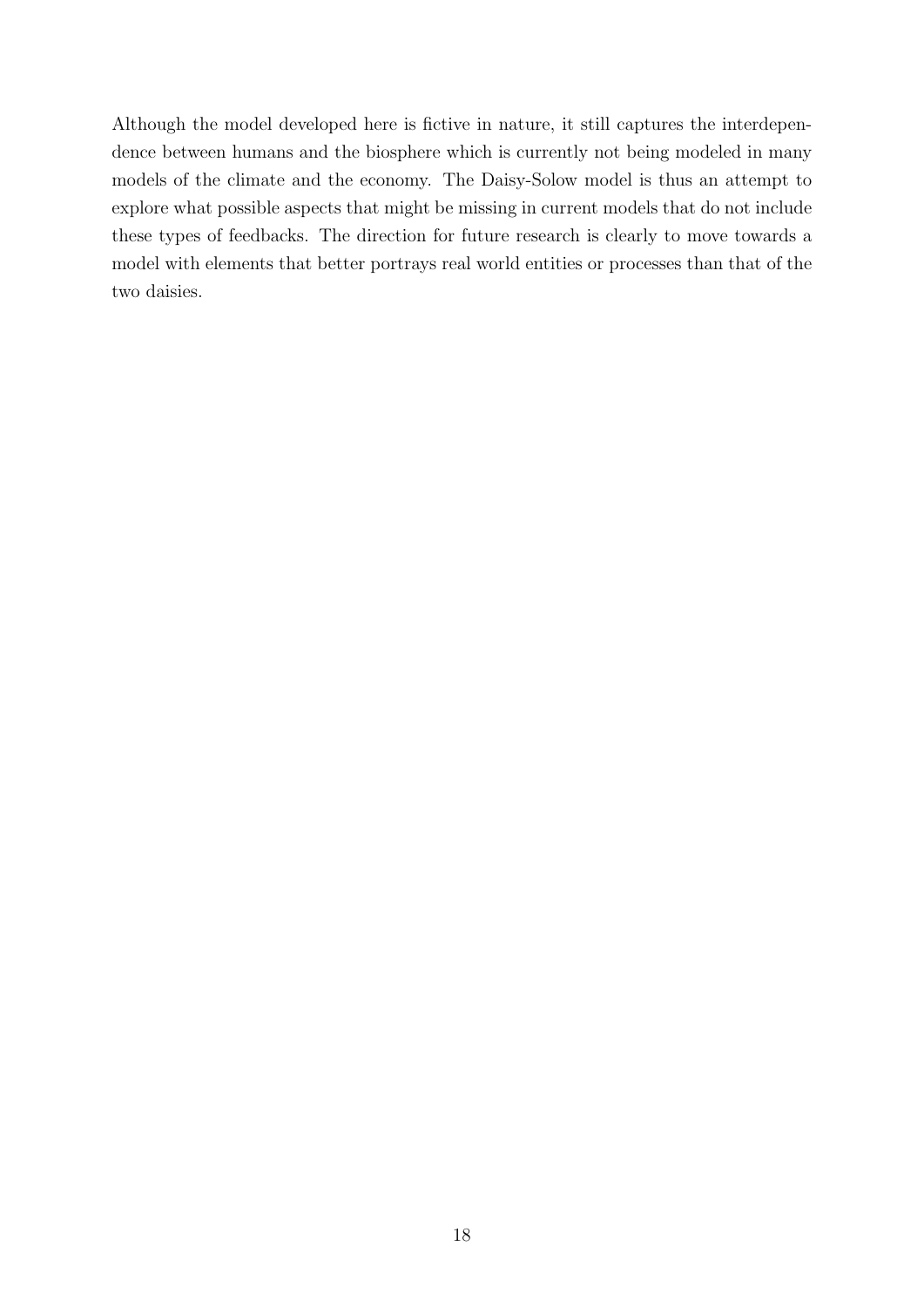### A Appendix

The analytical solution can be characterized as follows:

A steady-state equilibrium of the system (8) consist of a fixed point  $[\hat{a}_w, \hat{a}_b, \hat{T}, \hat{k}, \hat{M}] \in$  $\mathbb{R}^5$  where  $\frac{da_w}{dt} = \frac{da_b}{dt} = \frac{dT}{dt} = \frac{dM}{dt} = \frac{dk}{dt} = 0$  for all  $t \in [0, \infty)$ . Hence, for the two daisies it implies that either:

$$
a_w = 0
$$
 or  $(1 - a_w - a_b)\beta(T_w) - \gamma = 0$  (11)

and

$$
a_b = 0
$$
 or  $(1 - a_w - a_b)\beta(T_b) - \gamma = 0$  (12)

must hold.

A.1 Case 1  $((1-a_w-a_b)\beta(T_w)-\gamma=0$  and  $(1-a_w-a_b)\beta(T_b)-\gamma=0)$ 

This implies that  $\beta(T_w) = \beta(T_b) \Rightarrow T_w^2 = T_b^2 + 2T_{opt}(T_w - T_b)$ . From condition (8d) and (8e) we derive that  $T_w - T_b = q(A_w - A_b)$  and we can thus write:

$$
T_w^2 = (T_w - q(A_w - A_b))^2 + 2T_{opt}q(A_w - A_b)
$$
  
\n
$$
T_b^2 = (T_b - q(A_b - A_w))^2 + 2T_{opt}q(A_b - A_w)
$$

from this we can thus derive the equilibrium local temperatures  $\hat{T}_w$  and  $\hat{T}_b$ :

$$
\hat{T}_w = T_{opt} + \frac{q}{2}(A_w - A_b)
$$
\n(13)

$$
\hat{T}_b = T_{opt} - \frac{\bar{q}}{2}(A_w - A_b)
$$
\n(14)

from these we also directly obtain  $\hat{a}_g$  and  $\hat{\beta}$ .

$$
\hat{a}_g = \frac{\gamma}{1 + k_d(\frac{q}{2}(A_w - A_b))^2}
$$
  
with 
$$
k_d = 4/(T_{max} - T_{min})^2
$$

implying that from (8g) the albedo can be written as:

$$
\mathcal{A} = a_w A_w + (1 - \hat{a}_g - a_w) A_b + \hat{a}_g A_g = (1 - \hat{a}_g) A_b + \hat{a}_g A_g + (A_w - A_b) a_w \tag{15}
$$

By substituting (13) and (14) back into (8d) and (8e) and we get an explicit expression for the relationship between temperature and planetary albedo: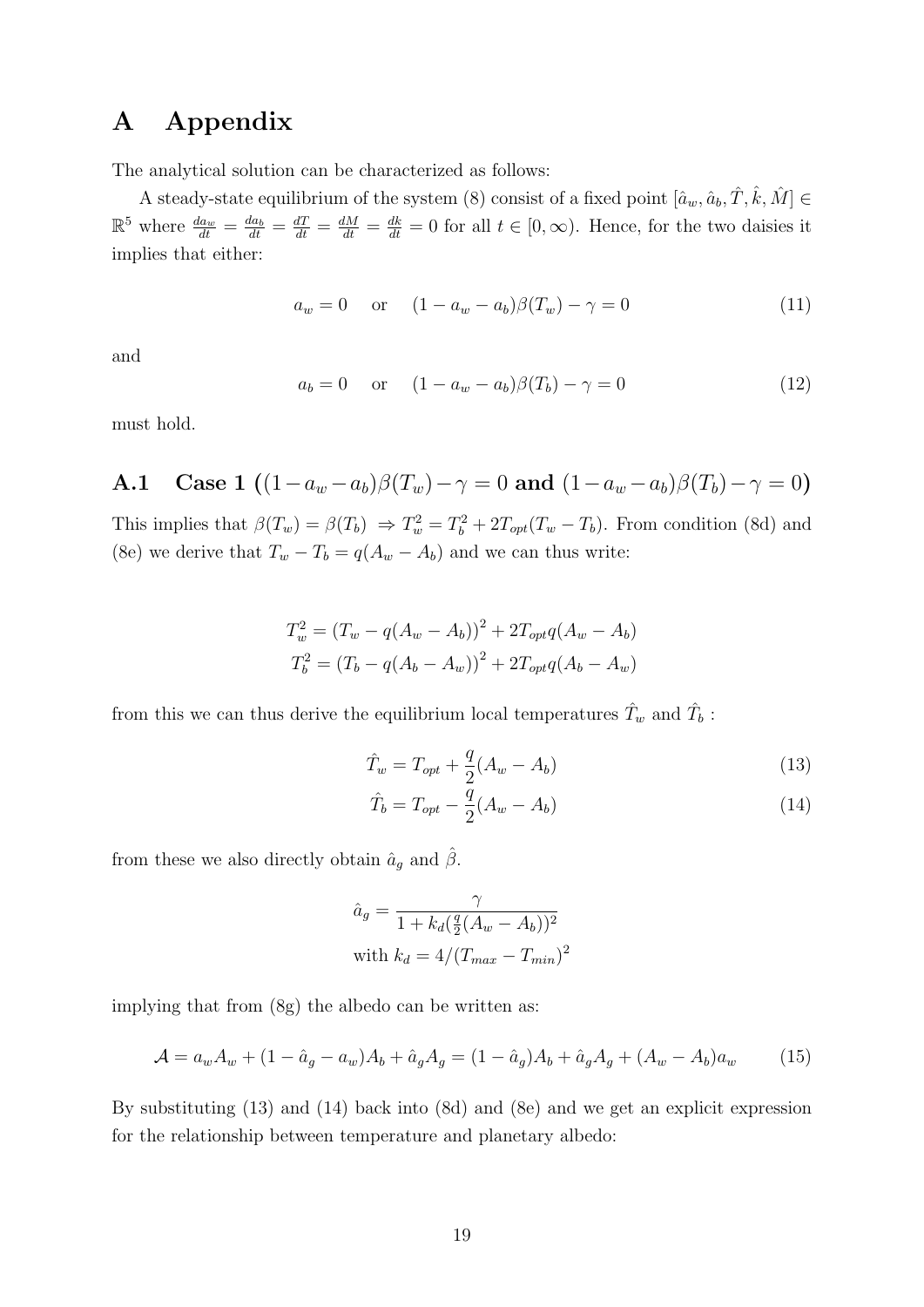$$
T - T_{opt} = q \left( \frac{A_b + A_w}{2} - \mathcal{A} \right)
$$
 (16)

rewrite (8i):

$$
\frac{dT}{dt} = SL\left(1 - \frac{A_b + A_w}{2}\right) + SL\left(\frac{A_b + A_w}{2} - \mathcal{A}\right) - \left(\Psi + \lambda T\right) + \xi \ln \frac{M}{M_0} \tag{17}
$$

substitute  $(16)$  into  $(17)$  we get:

$$
\frac{dT}{dt} = SL\left(1 - \frac{A_b + A_w}{2}\right) + \frac{SL}{q}(T - T_{opt}) - (\Psi + \lambda T) + \xi \ln \frac{M}{M_0} \tag{18}
$$

By setting  $\frac{dT}{dt} = 0$  we can now derive the following expression for global temperature T as a function of carbon dioxide:

$$
T = \left(\frac{SL}{q} - \lambda\right)^{-1} \left(\Psi - SL\left(1 - \frac{A_b + A_w}{2}\right) + \frac{SL}{q}T_{opt} - \xi \ln\frac{M}{M_0}\right) \tag{19}
$$

From this we see that in the two daisy regime, an increase in carbon dioxide M decreases temperature. This thus works in the same direction as an increase in solar luminosity L. Next, we take on the cobb-douglas form form the production function,  $f(k) = k^{\alpha}$ , and after setting  $\frac{dk}{dt} = 0$  of (8j) we can solve for k:

$$
k = \left(\frac{s}{\tilde{\delta}}\Omega(T)(1-\psi\mu^2)\right)^{\frac{1}{1-\alpha}}
$$
\n(20)

where  $\tilde{\delta} = \delta + n + g$  set  $\frac{dM}{dt} = 0$  of (8h) and using (8k) we can write M as a function of temperature:

$$
M = M_0 + \frac{\beta}{\delta_M} \sigma (1 - \mu) \left( \frac{s}{\tilde{\delta}} \Omega(T) (1 - \psi \mu^2) \right)^{\frac{\alpha}{1 - \alpha}} AN \tag{21}
$$

Assuming that the growth rate in the emission to output ratio  $\sigma(t)$  exactly offsets increased emissions due to population and technological growth  $\varphi = g + n$  we can thus normalize and set  $A = N = 1$  and write the equilibrium temperature  $\hat{T}$  as:

$$
\hat{T} = \left(\frac{SL}{q} - \lambda\right)^{-1} \left(\Psi - SL\left(1 - \frac{A_b + A_w}{2}\right) + \frac{SL}{q}T_{opt} - \xi \ln\left(\frac{M(\hat{T})}{M_0}\right)\right) \tag{22}
$$

Equation  $(22)$  is a fixed point problem that can be solved using numerical methods.<sup>26</sup>

 $26$ See for example Judd (1998).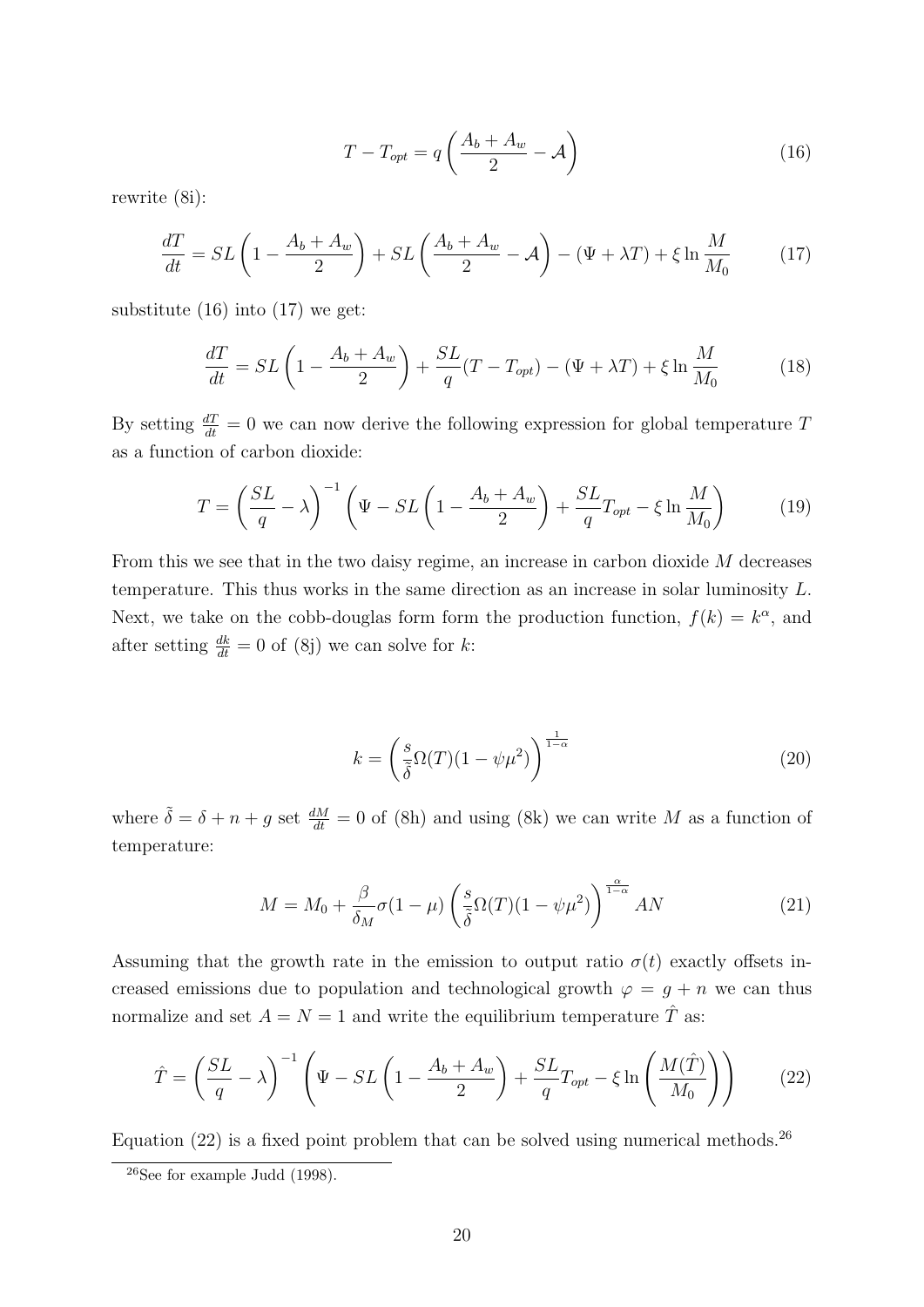### B Proof of proposition 1

PROOF From  $(18)$  and  $(21)$  we have can write:

$$
\frac{dT}{dt} = SL\left(1 - \frac{A_b + A_w}{2} - \frac{T_{opt}}{q}\right) - \Psi + \left(\frac{SL}{q} - \lambda\right)T + \xi \ln\left(1 + \frac{\beta}{\delta_M M_0} \sigma (1 - \mu) \left(\frac{s}{\delta} \frac{(1 - \psi \mu^2)}{1 + \theta T^2}\right)^{\frac{\alpha}{1 - \alpha}} AN\right)
$$
(23)

A steady-state equilibrium is defined as a fixed point  $[\hat{a}_w, \hat{a}_b, \hat{T}, \hat{k}, \hat{M}] \in \mathbb{R}^5$  of (8), where  $\frac{da_w}{dt} = \frac{da_b}{dt} = \frac{dT}{dt} = \frac{dM}{dt} = \frac{dk}{dt} = 0$  for all  $t \in [0, \infty)$ . Hence this requires that there exists a fixed  $\hat{T} \in \mathbb{R}$  that solves (23) for  $\frac{d\hat{T}}{dt} = 0$  for all  $t \in [0, \infty)$ . Assume that growth is unsustainable i.e. we have  $\varphi < q + n$ .

Then, since  $\lim_{t\to\infty} \sigma AN = \infty$  then for any finite  $\hat{T}$ , the limit as  $t\to\infty$  of the last term in logarithm (i.e.  $\xi \ln(\cdot)$ ) will be infinity, which violates the condition that  $\frac{dT}{dt}$  must equal zero in steady-state. From this it follows that neither capital K or net output  $Y_n$ grow at constant rates since both  $\frac{dK/dt}{K}$  and  $\frac{dY_n/dt}{Y_n}$  depend on T. Hence the economy supported by Daisyworld does not converge to a balanced growth path unless  $\varphi \geq g + n$ .

### C Comparitive statics

Since this equilibrium turns out to be stable we can thus do some comparitive statics and have a look at how the equilibrium temperature changes with respect to the policy parameters s and  $\mu$ . First define  $\hat{k} \equiv \left(\frac{s}{\delta}\Omega(\hat{T})(1-\psi\mu^2)\right)^{\frac{\alpha}{1-\alpha}}$ 

#### C.1 Comparitive statics w.r.t. the saving rate  $s$

We start with comparitive statics on  $\hat{T}(s)$  w.r.t. s which can be derived from (22):

$$
\frac{d\hat{T}(s)}{ds} - \left(\frac{SL}{q} - \lambda\right)^{-1} \xi \frac{M_0}{M(\hat{T}(s))} \frac{\partial M(\hat{T}(s), s)}{\partial s} = 0 \tag{24}
$$

where:

$$
\frac{\partial M(\hat{T}(s),s)}{\partial s} = \frac{\beta}{\delta_M} \sigma (1-\mu) \frac{\partial \hat{k}}{\partial s} \frac{(1-\psi\mu^2)}{\delta} \left( \Omega(\hat{T}) + s \frac{\partial \Omega(\hat{T})}{\partial \hat{T}} \frac{\partial \hat{T}}{\partial s} \right) \tag{25}
$$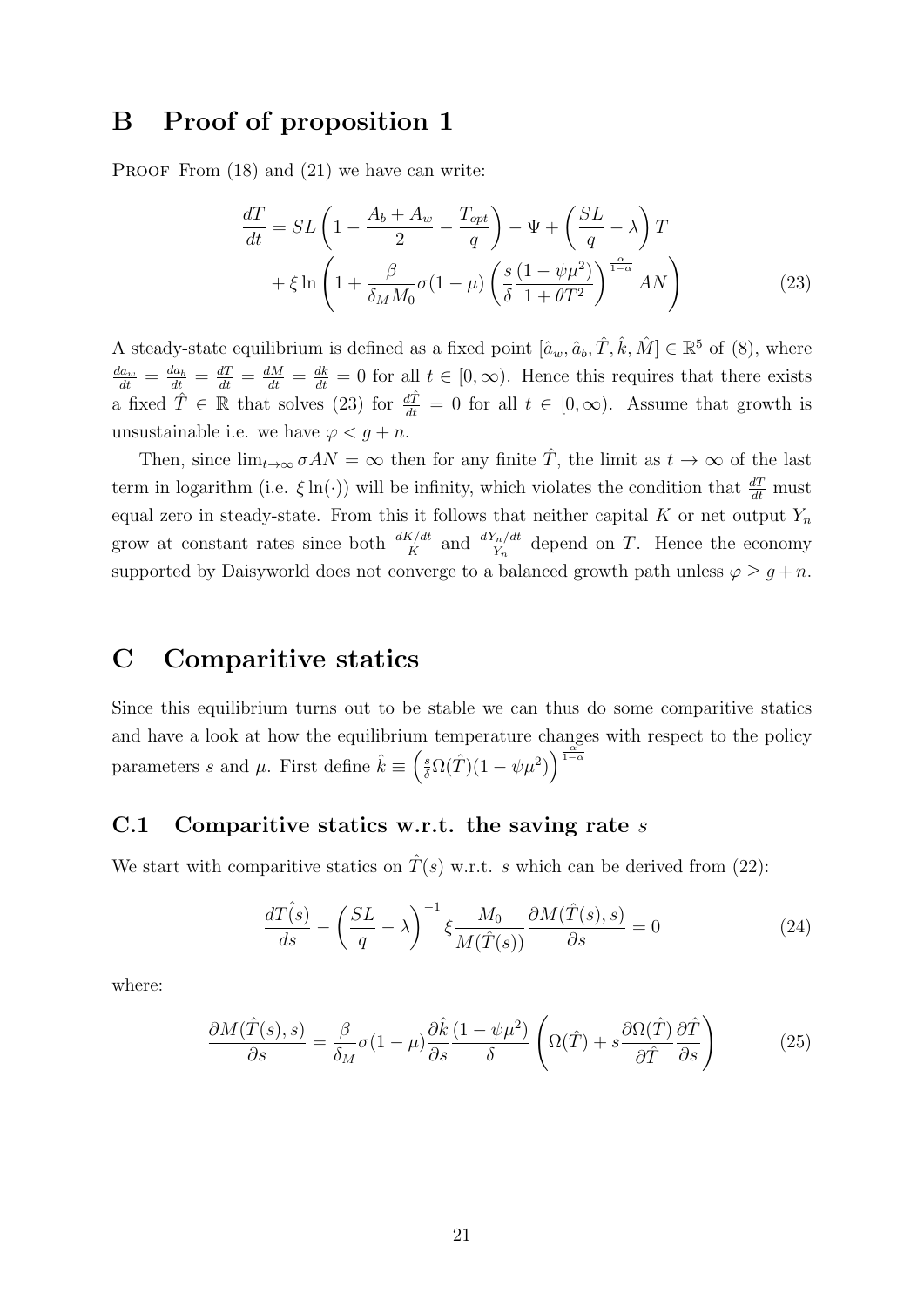and hence:

$$
\frac{d\hat{T}(s)}{ds} = \frac{\left(\frac{SL}{q} - \lambda\right)^{-1} \xi \frac{M_0}{M(\hat{T}(s))} \frac{\beta}{\delta_M} \sigma(1-\mu) \frac{\partial \hat{k}}{\partial s} \frac{(1-\psi\mu^2)}{\delta} \Omega(\hat{T}(s))}{1 - \left(\frac{SL}{q} - \lambda\right)^{-1} \xi \frac{M_0}{M(\hat{T}(s))} \frac{\beta}{\delta_M} \sigma(1-\mu) \frac{\partial \hat{k}}{\partial s} \frac{(1-\psi\mu^2)}{\delta} s \frac{\partial \Omega(\hat{T}(s))}{\partial \hat{T}}
$$

where  $\frac{\partial \hat{k}}{\partial s} > 0$ . For  $\hat{T} < 0$  the sign of  $\frac{d\hat{T}(s)}{ds}$  is ambiguous and will depend among other things the emission control rate  $\mu$ . However, if  $\hat{T} > 0$  then  $\frac{\partial \Omega(\hat{T})}{\partial \hat{T}} < 0$  which implies that  $\frac{d\hat{T}(s)}{ds} > 0$  and an increased saving rate will thus imply an increase in the equilibrium temperature  $\hat{T}$ .

### C.2 Comparitive statics w.r.t. the emission control rate  $\mu$

From (22) we can write:

$$
\frac{d\hat{T}(\mu)}{d\mu} - \left(\frac{SL}{q} - \lambda\right)^{-1} \xi \frac{M_0}{M(\hat{T}(\mu))} \frac{\partial M(\hat{T}(\mu), \mu)}{\partial \mu} = 0 \tag{26}
$$

where:

$$
\frac{\partial M(\hat{T}(\mu),\mu)}{\partial \mu} = \frac{\beta \sigma A}{\delta_M} \left( -\hat{k} + (1-\mu) \frac{\partial \hat{k}}{\partial \mu} \frac{s}{\delta} \left( \frac{\partial \Omega(\hat{T})}{\partial \hat{T}} \frac{\partial \hat{T}}{\partial \mu} (1 - \psi_1 \mu^{\psi_2}) - \psi_2 \psi_1 \mu^{\psi_2 - 1} \Omega(T) \right) \right)
$$

and hence:

$$
\frac{dT(\mu)}{d\mu} = \frac{\left(\frac{SL}{q} - \lambda\right)^{-1} \xi \frac{M_0}{M(\hat{T}(\mu))} \frac{\beta \sigma}{\delta_M} \left(-\hat{k} - (1 - \mu) \frac{\partial \hat{k}}{\partial \mu} \frac{\hat{s}}{\delta} \psi_2 \psi_1 \mu^{\psi_2 - 1} \Omega(T)\right)}{1 - \left(\frac{SL}{q} - \lambda\right)^{-1} \xi \frac{M_0}{M(\hat{T}(\mu))} \frac{\beta \sigma}{\delta_M} \left((1 - \mu) \frac{\partial \hat{k}}{\partial \mu} \frac{\hat{s}}{\delta} \left(\frac{\partial \Omega(\hat{T})}{\partial \hat{T}}(1 - \psi_1 \mu^{\psi_2})\right)\right)}\tag{27}
$$

where  $\frac{\partial \hat{k}}{\partial \mu} < 0$ . Here the sign of  $\frac{dT(\hat{\mu})}{d\mu}$  depends on the magnitude of the chosen model parameters.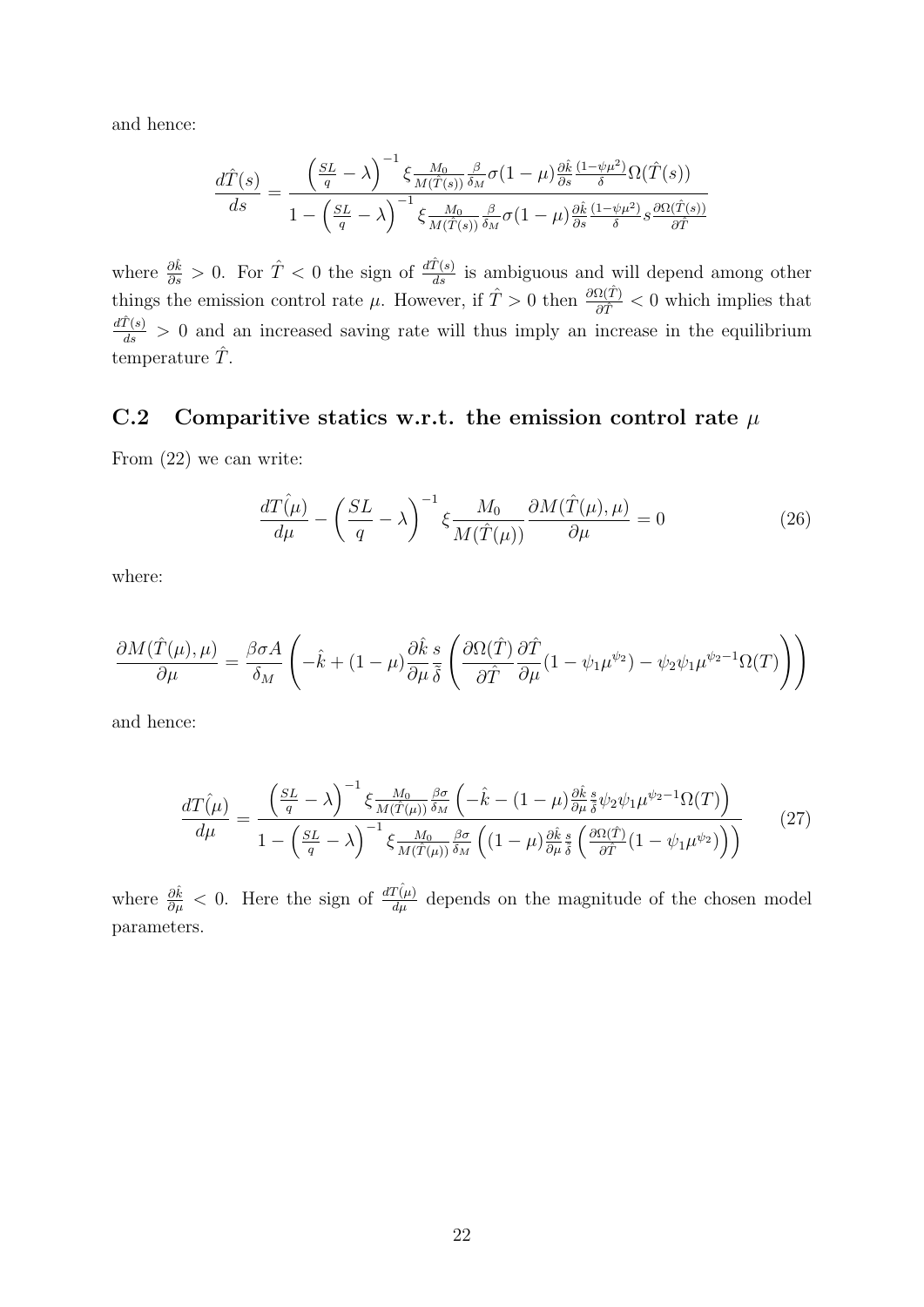### References

- Acemoglu D., 2007, Introduction to modern economic growth, Levine's bibliography, UCLA Department of Economics.
- Ackland G.J., 2004, Maximization principles and daisyworld, Journal of Theoretical *Biology*, vol. 227(1), pp.  $121 - 128$ .
- Ackland G.J., Clark M.A. and Lenton T.M., 2003, Catastrophic desert formation in Daisyworld, *Journal of Theoretical Biology*, vol.  $223(1)$ , pp.  $39 - 44$ .
- ADAMS B., CARR J., LENTON T. and WHITE A., 2003, One-dimensional Daisyworld: spatial interactions and pattern formation, Journal of Theoretical Biology, vol. 223, p. 505513.
- Bagdassarian C.K., Dunham A.E., Brown C.G. and Rauscher D., 2007, Biodiversity maintenance in food webs with regulatory environmental feedbacks, Journal of Theoretical Biology, vol. 245(4), pp. 705–714.
- BALDOCCHI D.D., KREBS T. and Y. L.M., 2004, Wet/dry Daisyworld: a conceptual tool for quantifying the spatial scaling of heterogeneous landscapes and its impact on the subgrid variability of energy fluxes., Tellus, vol. 57B, p. 175188.
- Brock W.a. and Taylor M.S., 2010, The Green Solow model, Journal of Economic Growth, vol.  $15(2)$ , pp.  $127-153$ .
- Carpenter S., Walker B., Anderies J.M. and Abel N., 2001, From Metaphor to Measurement: Resilience of What to What?, Ecosystems, vol. 4(8), pp. 765–781.
- Clark C.W., 1976, Mathematical Bioeconomics, Wiley and Sons, New York, NY.
- Dawkins R., 1983, The Extended Phenotype, Oxford Univ. Press, New York.
- DHOOGE A., GOVAERTS W., KUZNETSOV Y.A., MESTROM W. and RIET A.M., 2003, MATLAB continuation software package CL MATCONT, http://www.math.uu.nl/ people/kuznet/cm/.
- DOBSON I., 2003, Distance to bifurcation in multidimensional parameter space : margin sensitivity and closest bifurcations, in G. Chen, D. Hill and X. Yu, eds., Bifurcation control, theory and application, vol. 293, chap. 3, Springer Verlag.
- DOBSON I. and CHIANG H.D., 1989, Towards a theory of voltage collapse in electric power systems, Systems & Control Letters, vol. 13(3), pp. 253–262.
- DOOLITTLE W.F., 1981, Is Nature really motherly?, *CoEvolution Quarterly*, vol. 29, p. 5863.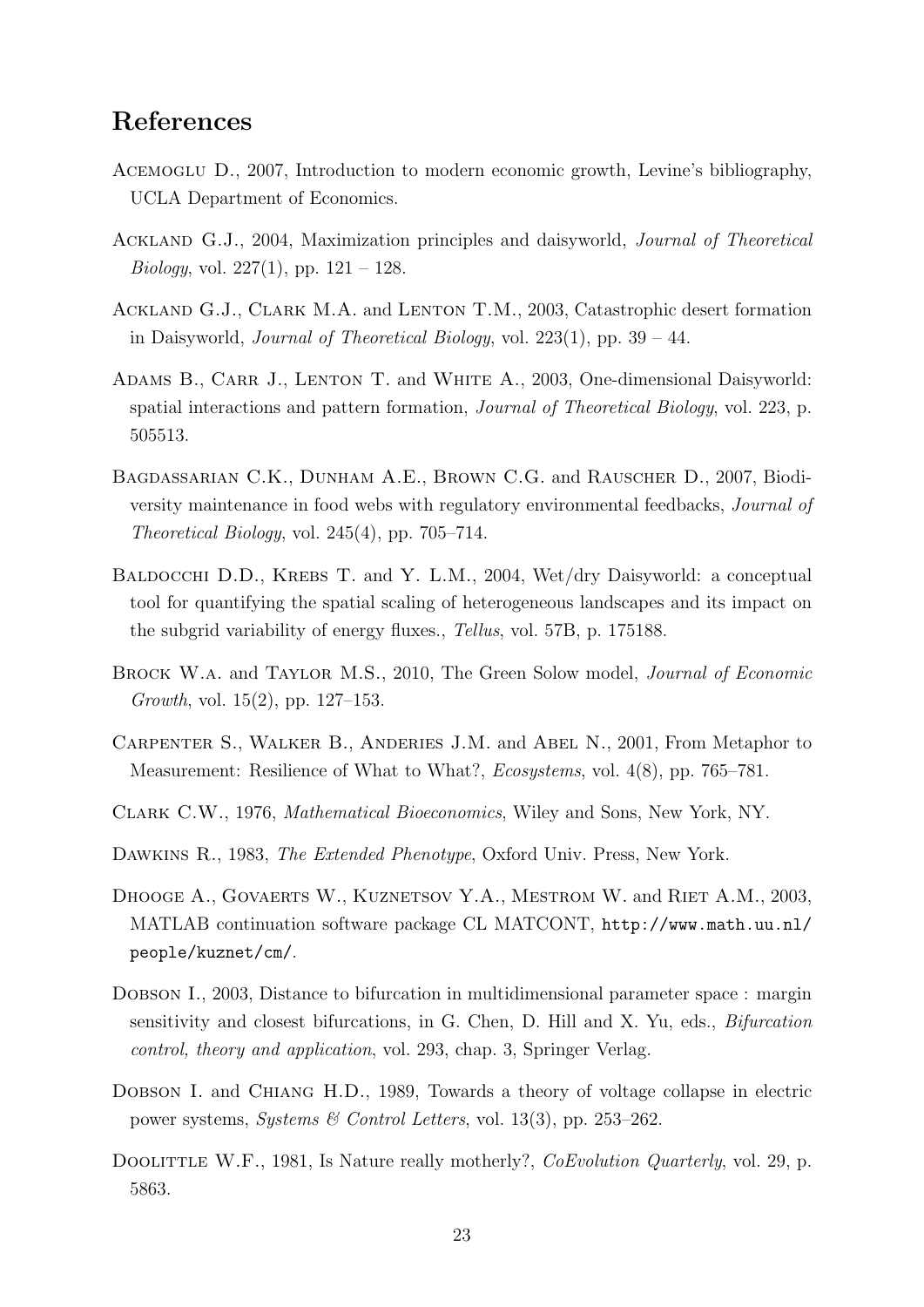- Dyke J., 2008, Entropy production in an energy balance Daisyworld model, in S. Bullock, J. Noble, R. Watson and M.A. Bedau, eds., Artificial Life XI: Proceedings of the Eleventh International Conference on the Simulation and Synthesis of Living Systems, pp. 189–196, MIT Press, Cambridge, MA.
- FORD A., ed., 1999, *Modelling the Environment*, Island Press, Washington, D. C.
- Grass D., Caulkins J., Feichtinger G., Tragler G. and Behrens D., 2008, Optimal Control of Nonlinear Processes: With Applications in Drugs, Corruption, and Terror, Springer Verlag, Berlin.
- Harding S.P., 1999, Food web complexity enhances community stability and climate regulation in a geophysiological model, Tellus, vol. 51B, pp. 815–b82.
- Harding S.P. and Lovelock J.E., 1996, Exploiter-mediated Coexistence and Frequency-Dependent Selection in a Numerical Model of Biodiversity, Journal of Theoretical Biology, vol.  $182(2)$ , pp.  $109 - 116$ .
- Hartmann D.L., ed., 1994, Global Physical Climatology, Academic Press, San Diego, CA.
- Holling C.S., 1973, Resilience and stability of ecological systems, Annual Review of Ecology and Systematics, vol. 4, pp. 1–23.
- Houghton J., Ding Y., Griggs D., Noguer M., van der Linden P., Dai X., MASKELL K. and JOHNSON C., 2001, Climate Change 2001: The Scientific Basis. Contribution of Working Group I to the Third Assessment Report of the Intergovernmental Panel on Climate Change., Cambridge University Press, Cambridge.
- IPCC, 2001, Climate Change 2001: The Third Assessment Report of the Intergovernmental Panel on Climate Change, Cambridge University Press, Cambridge.
- JASCOURT S.D. and RAYMOND W.H., 1992, Comments on Chaos in Daisyworld, Tellus, vol. 44B, p. 243246.
- JONES C.I., 1998, *Introduction to Economic Growth*, WW Norton & Co., New York.
- JUDD K.L., 1998, Numerical Methods in Economics, vol. 2, MIT Press Books, The MIT Press, 1 ed.
- Keeling R., 1992, Mechanisms for stabilization and destabilization of a simple biosphere: catastrophe on Daisyworld, in S.H. Schneider and P.J. Boston, eds., *Scientists* on Gaia, pp. 118–120, MIT Press, Cambridge, MA.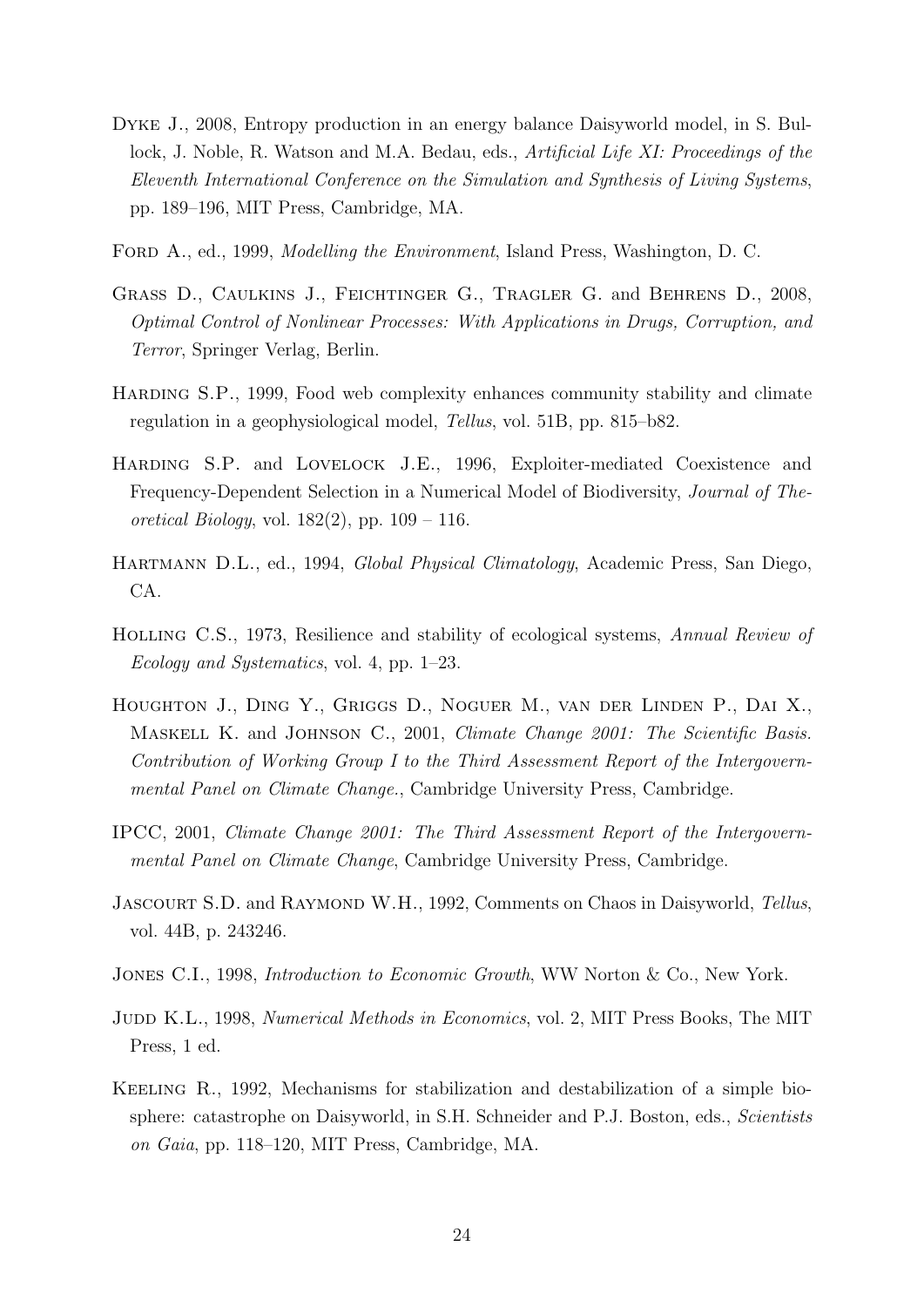- Kerr R.A., 1988, No Longer Willful, Gaia Becomes Respectable, Science, vol. 240(4851), pp. 393–395.
- KIRCHNER J.W., 1989, The Gaia hypothesis: can it be tested?, Reviews of Geophysics, vol. 27, pp. 223–235.
- Kump L.R., 2009, A Second Opinion for Our Planet, Science, vol. 325(5940), pp. 539– 540.
- Kump L.R., Kasting J.F. and Crane R., eds., 1999, The Earth System, Prentice-Hall, New York.
- KUZNETSOV Y.A., 1998, *Elements of applied bifurcation theory*, Springer Verlag, 2nd ed.
- LENTON T., 1998, Gaia and natural selection., *Nature*, vol. 394, pp. 439–47.
- LENTON T.M., 2002, Testing Gaia: The Effect of Life on Earth's Habitability and Regulation, Climatic Change, vol. 52(4), pp. 409–422.
- LENTON T.M. and LOVELOCK J.E., 2000, Daisyworld is Darwinian: Constraints on Adaptation are Important for Planetary Self-Regulation, Journal of Theoretical Biol*ogy*, vol. 206(1), pp.  $109 - 114$ .
- LOVELOCK J.E., 1972, Gaia as seen through the atmosphere, Atmospheric Environment, vol. 6, pp. 579–580.
- Lovelock J.E., 1983, Gaia as seen through the atmosphere., in P. Westbroek and E.W. d. Jong, eds., Biomineralization and biological metal accumulation, pp. 15–25, Springer.
- Lovelock J.E. and Margulis L., 1974a, Atmospheric homeostasis by and for the biosphere: the Gaia Hypothesis, Tellus, vol. 26, pp. 2–10.
- Lovelock J.E. and Margulis L., 1974b, Homeostatic tendencies of the Earth's atmosphere, *Origins Life*, vol. 5, pp. 93–103.
- Lucas R.E., 2002, The Industrial Revolution: Past and Future, in R.E. Lucas, ed., Lectures on Economic Growth, pp. 109–190, Harvard University Press, Cambridge, MA.
- LUDWIG D., WALKER B. and HOLLING C.S., 1997, Sustainability, stability and resilience, Conservation Ecology, vol. 1(7), http://www.consecol.org/vol1/iss1/ art7/index.html.
- MADDOCK L., 1991, Effects of Simple Environmental Feedback on Some Population Models, Tellus, vol. 43B, p. 331337.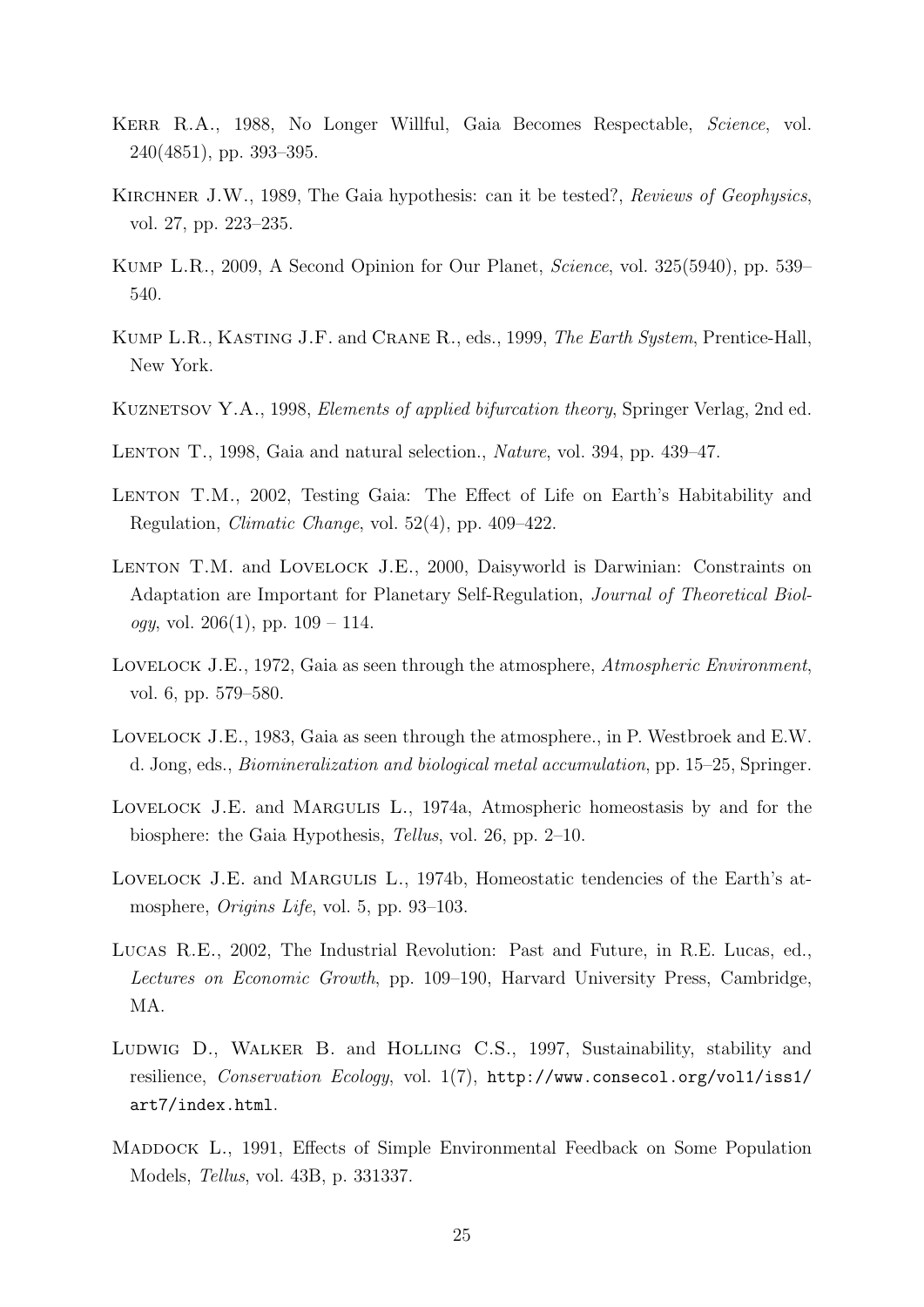- MARGULIS L. and LOVELOCK J.E., 1974, Biological modulation of the Earth's atmosphere, Icarus, vol. 21, pp. 471–489.
- McDonald-Gibson J., Dyke J., Paolo E.D. and Harvey I., 2008, Environmental regulation can arise under minimal assumptions, Journal of Theoretical Biology, vol.  $251(4)$ , pp.  $653 - 666$ .
- MCGUFFIE K. and HENDERSON-SELLERS A., 2005, A Climate Modelling Primer, John Wiley & Sons, 3rd ed.
- MNP, 2006, Integrated modelling of global environmental change., in A. Bouwman, T. Kram and K.K. Goldewijk, eds., An overview of IMAGE 2.4. Netherlands Environmental Assessment Agency (MNP), Bilthoven, The Netherlands.
- NORDHAUS W. and BOYER J., 2000, *Warming the World: Economic Models of Global* Warming, MIT Press.
- NORDHAUS W.D., 1992, An optimal transition path for controlling greenhouse gases. Science (New York, N.Y.), vol. 258(5086), pp. 1315–9.
- NORDHAUS W.D., 1994, Managing the Global Commons: the economics of the greenhouse effect, MIT Press, Cambridge, MA.
- NORDHAUS W.D., 2007, A Question of Balance: Weighing the Options on Global Warming Policies, Tech. rep., Yale University.
- NORTH G.R., CAHALAN R.F. and COAKLEY J.A., 1981, Energy Balance Climate Models, Reviews of Geophysics and Space Physics, vol. 19(1), pp. 91–121.
- Onozaki K., 2009, Population Is a Critical Factor for Global Carbon Dioxide Increase, Journal of Health Science, vol.  $55(1)$ , pp.  $125-127$ .
- PETERSEN A.C., 2004, Models and Geophysiological Hypotheses, in S.H. Schneider, J.R. Miller, E. Crist and P.J. Boston, eds., *Scientists debate gaia: the next century*, MIT Press, Cambridge, MA.
- PIERREHUMBERT R.T., 2008, Principles of Planetary Climate, Cambridge University Press, UK.
- Pujol T., 2002, The Consequence of Maximum Thermodynamic Efficiency in Daisyworld, Journal of Theoretical Biology, vol.  $217(1)$ , pp.  $53 - 60$ .
- Robert J. Barro and Xavier Sala-i-Martin, 2003, Economic Growth, MIT Press, Cambridge, MA.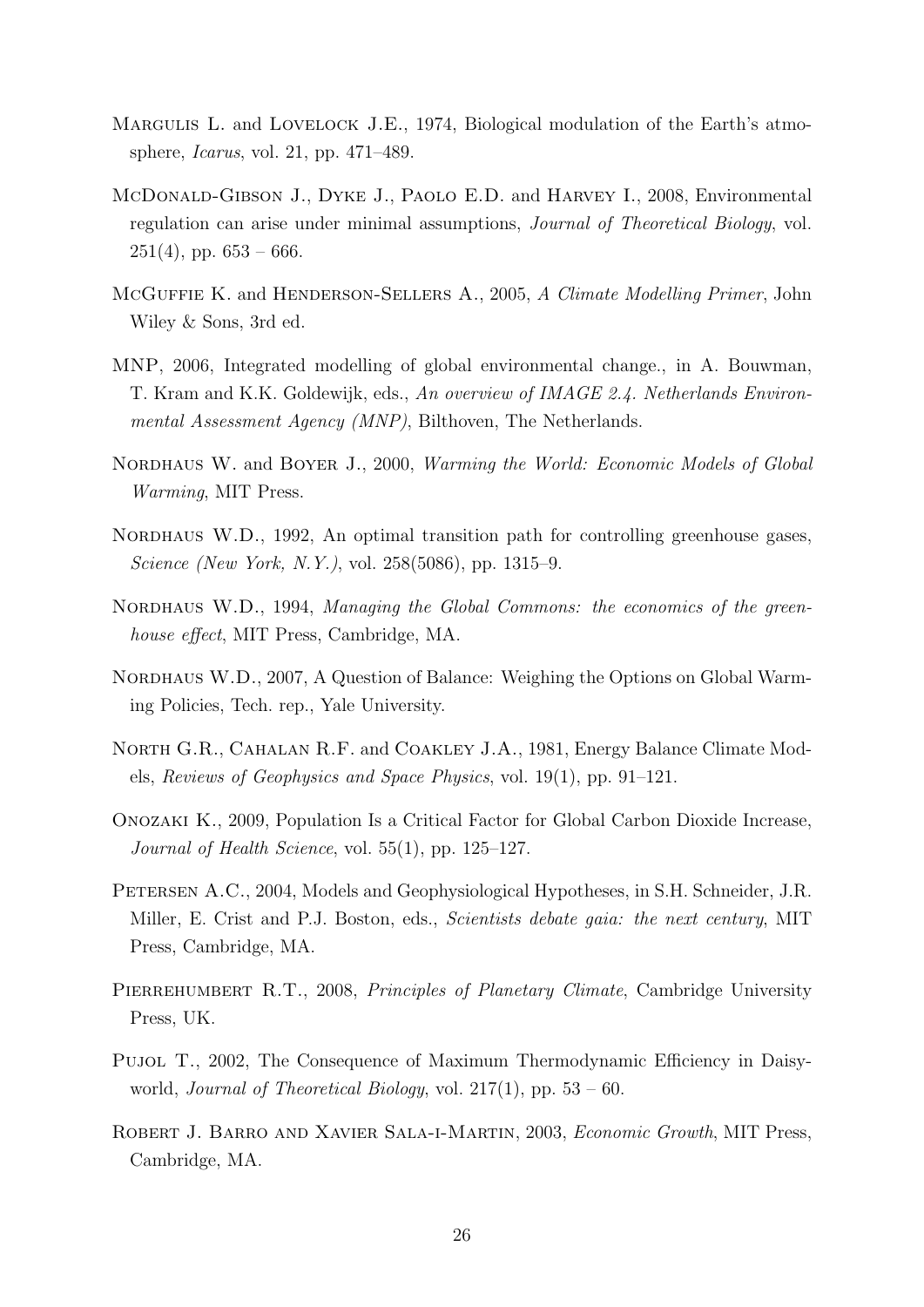- ROBERTSON D. and ROBINSON J., 1998, Darwinian Daisyworld, *Journal of Theoretical* Biology, vol. 195, p. 129134.
- ROE G.H. and BAKER M.B., 2007, Why is climate sensitivity so unpredictable?, Science, p. 318: 629632.
- SALAZAR J.F. and POVEDA G., 2009, Role of a simplified hydrological cycle and clouds in regulating the climatebiota system of daisyworld, Tellus B, vol. 61(2), pp. 483–497.
- Saunders P.T., 1994, Evolution without natural selection: further implications of the daisyworld parable, Journal of Theoretical Biology, vol. 166, pp. 365–373.
- Scheffer M., Carpenter S., Foley J.A., Folke C. and Walker B., 2001, Catastrophic shifts in ecosystems, Nature, vol. 413, pp. 591–596.
- SCHNEIDER S.H., 2001, A goddess of earth or the imagination of a man?, Science, vol. 291(5510), pp. 1906–1907.
- SCHNEIDER S.H. and BOSTON P.J., eds., 1992, Scientists on Gaia, MIT Press, Cambridge, MA.
- SCHNEIDER S.H., MILLER J.R., CRIST E. and BOSTON P.J., eds., 2004, Scientists debate gaia: the next century, MIT Press, Cambridge, MA.
- SCHULTZ P.A. and KASTING J.F., 1997, Optimal reductions in CO2 emissions., *Energy* policy, vol. 25(5), pp. 491–500.
- SETO M. and AKAGI T., 2005, Daisyworld inhabited with daisies incorporating a seed size/number trade-off: the mechanism of negative feedback on selection from a standpoint of the competition theory, Journal of Theoretical Biology, vol. 234(2), p. 167172.
- Solow R.M., 1956, A Contribution to the Theory of Economic Growth, Quarterly Journal of. Economics, vol. 70, pp. 65–94.
- STALEY M., 2002, Darwinian selection leads to gaia, *Journal of Theoretical Biology*, vol.  $218(1)$ , pp.  $35 - 46$ .
- Stanton E.A., Ackerman F. and "Kartha S., 2009, Inside the integrated assessment models: Four issues in climate economics, Climate and Development, vol. 1, pp. 166– 184.
- STÖCKER S., 1995, Regarding mutations in daisyworld models, *Journal of Theoretical* Biology, vol.  $175(4)$ , pp.  $495 - 501$ .